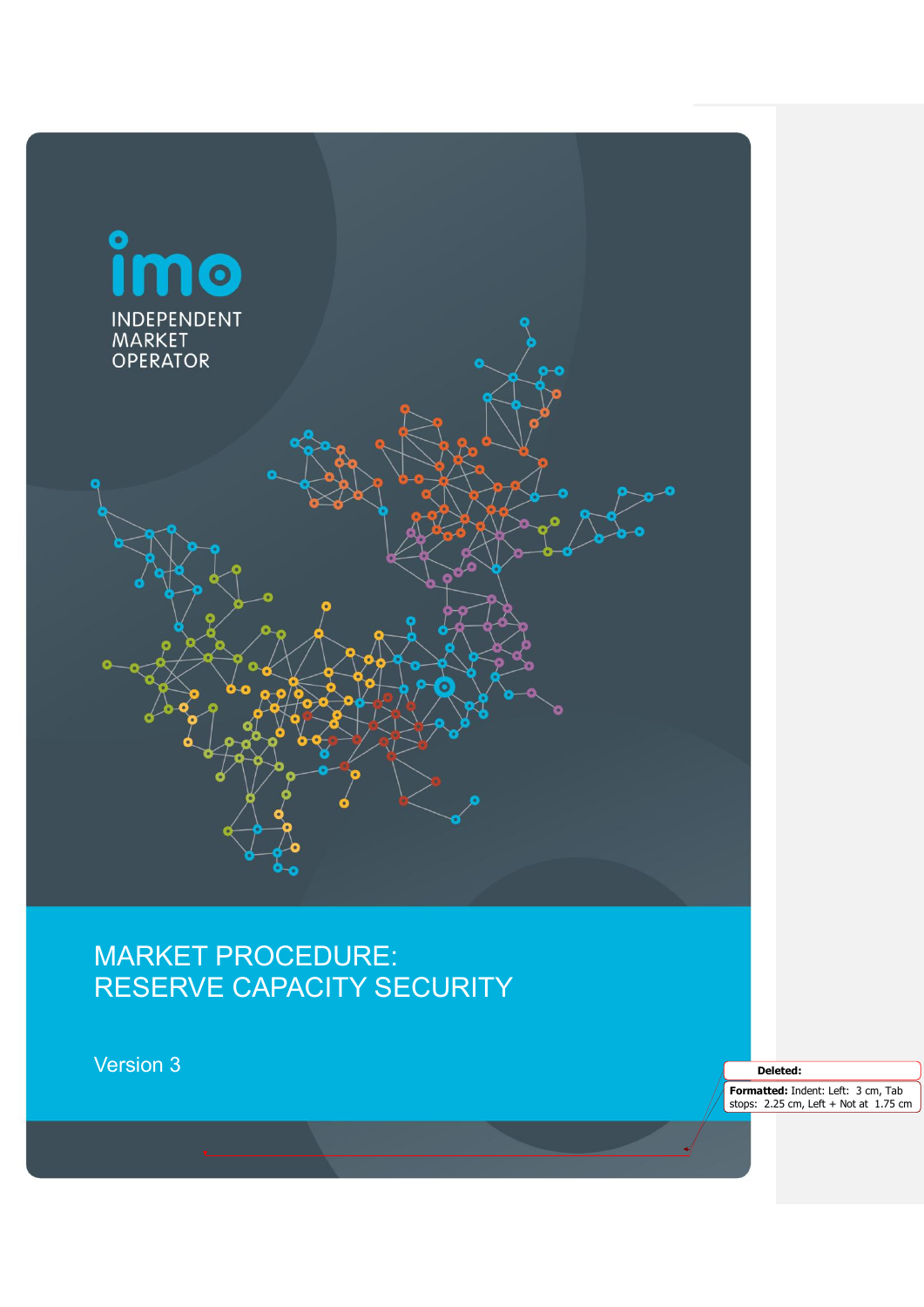

ELECTRICITY INDUSTRY ACT 2004 ELECTRICITY INDUSTRY (WHOLESALE ELECTRICITY MARKET) REGULATIONS 2004 WHOLESALE ELECTRICITY MARKET RULES COMMENCEMENT:

This Market Procedure took effect from 8:00am (WST) on the same date as the Wholesale Electricity Market Rules.

# **VERSION HISTORY**

| <b>Version</b> | <b>Effective Date</b> | <b>Notes</b>                                                |
|----------------|-----------------------|-------------------------------------------------------------|
| 1              | 24 July 2009          | Market Procedure for Reserve Capacity Security              |
| 2              | 2 April 2012          | Amendments to Market Procedure resulting from<br>PC 2012 01 |
| 3              | <b>DD Month 2013</b>  | Amendments to Market Procedure resulting from<br>PC_2013_05 |

**Formatted:** Footer distance from edge: 0.92 cm

**Deleted:** 

**Formatted:** Indent: Left: 3 cm, Tab stops: 2.25 cm, Left + Not at 1.75 cm

**implement** 

**Market Procedure:** Reserve Capacity Security V3 Page 2 of 26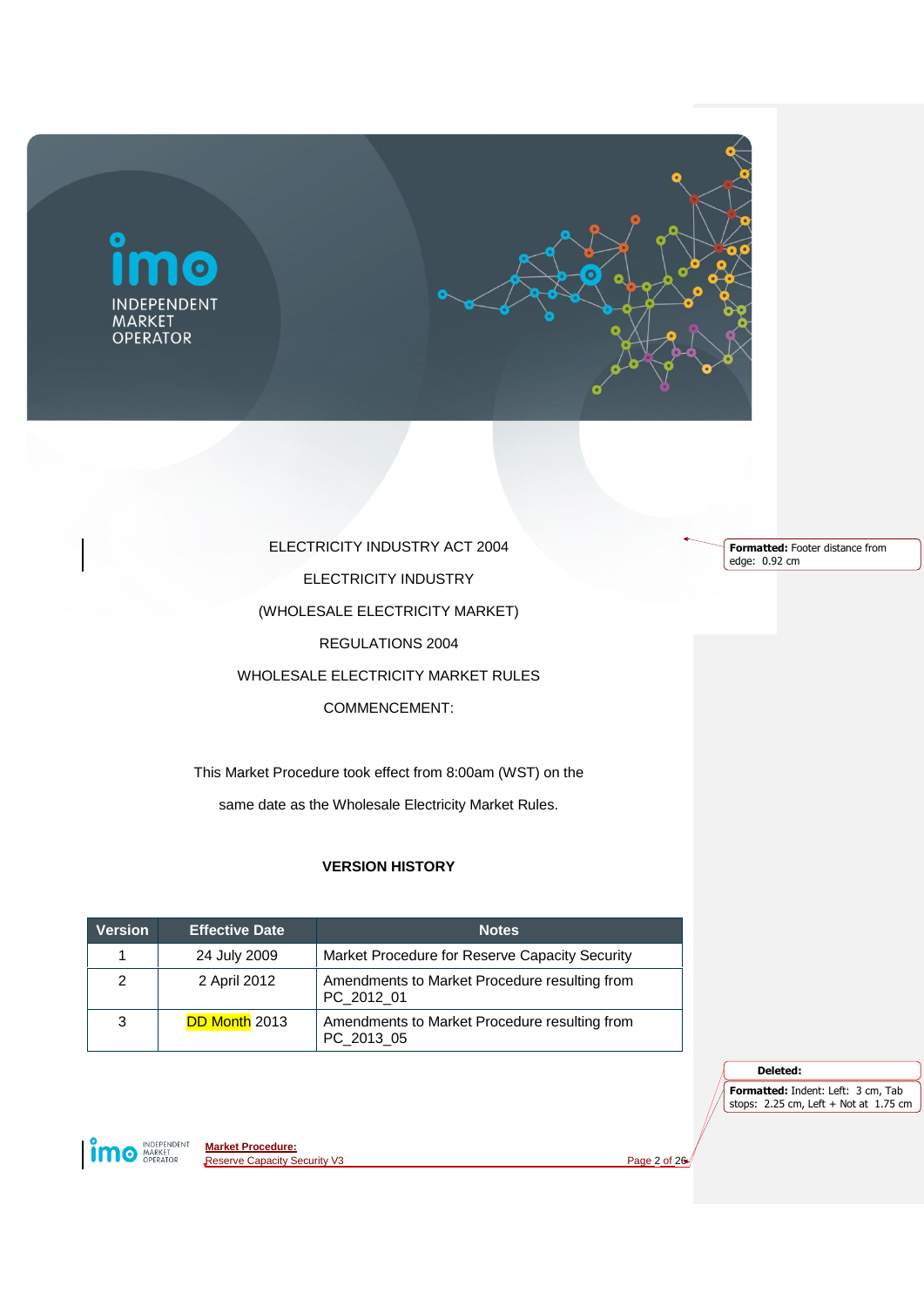|    | <b>TABLE OF CONTENTS</b>                                                                       |  |
|----|------------------------------------------------------------------------------------------------|--|
|    |                                                                                                |  |
|    | 1.1                                                                                            |  |
|    | 1.2                                                                                            |  |
|    | 1.3                                                                                            |  |
|    | 1.4                                                                                            |  |
|    | 1.5                                                                                            |  |
|    | 1.6                                                                                            |  |
|    | 1.7                                                                                            |  |
|    |                                                                                                |  |
|    | Conditions under which a Market Participant is Required to Provide Reserve Capacity<br>2.1     |  |
|    |                                                                                                |  |
|    | Conditions under which a Market Participant is Not Required to Provide Reserve Capacity<br>2.2 |  |
|    |                                                                                                |  |
| 3. | THE IMO'S NOTIFICATION OF THE REQUIREMENT FOR RESERVE CAPACITY SECURITY 9                      |  |
|    | 3.1                                                                                            |  |
|    | 3.2                                                                                            |  |
|    | 3.3                                                                                            |  |
|    | RECALCULATION OF THE AMOUNT OF RESERVE CAPACITY SECURITY TO BE                                 |  |
|    |                                                                                                |  |
|    | Timeline for the Recalculation of the Amount of Reserve Capacity Security<br>4.1               |  |
|    | The IMO's Process for Recalculation of the Amount of Reserve Capacity Security  12<br>4.2      |  |
| 5  |                                                                                                |  |
|    | 5.1                                                                                            |  |
|    | 5.2                                                                                            |  |
|    | 5.3                                                                                            |  |
|    | 5.4                                                                                            |  |
|    | 5.5                                                                                            |  |
|    | The IMO's Process of Reviewing Reserve Capacity Security Arrangements  17<br>5.6               |  |
|    | Further Steps by the IMO with respect to Reserve Capacity Security Arrangements 17<br>5.7      |  |
|    | 5.8                                                                                            |  |
|    |                                                                                                |  |
| 6. |                                                                                                |  |
|    | Requirement to Maintain Reserve Capacity Security with the IMO 18<br>6.1                       |  |
|    |                                                                                                |  |
|    | A Market Participant's Notification of Replacing its Reserve Capacity Security when the<br>7.1 |  |
|    |                                                                                                |  |
|    | A Market Participant's Notification of Replacing a Reserve Capacity Security<br>7.2            |  |
|    |                                                                                                |  |

**Deleted: Formatted:** Indent: Left: 3 cm, Tab stops: 2.25 cm, Left + Not at 1.75 cm

**Formatted:** Footer distance from

edge: 0.92 cm

**Market Procedure: Reserve Capacity Security V3** Page 3 of 26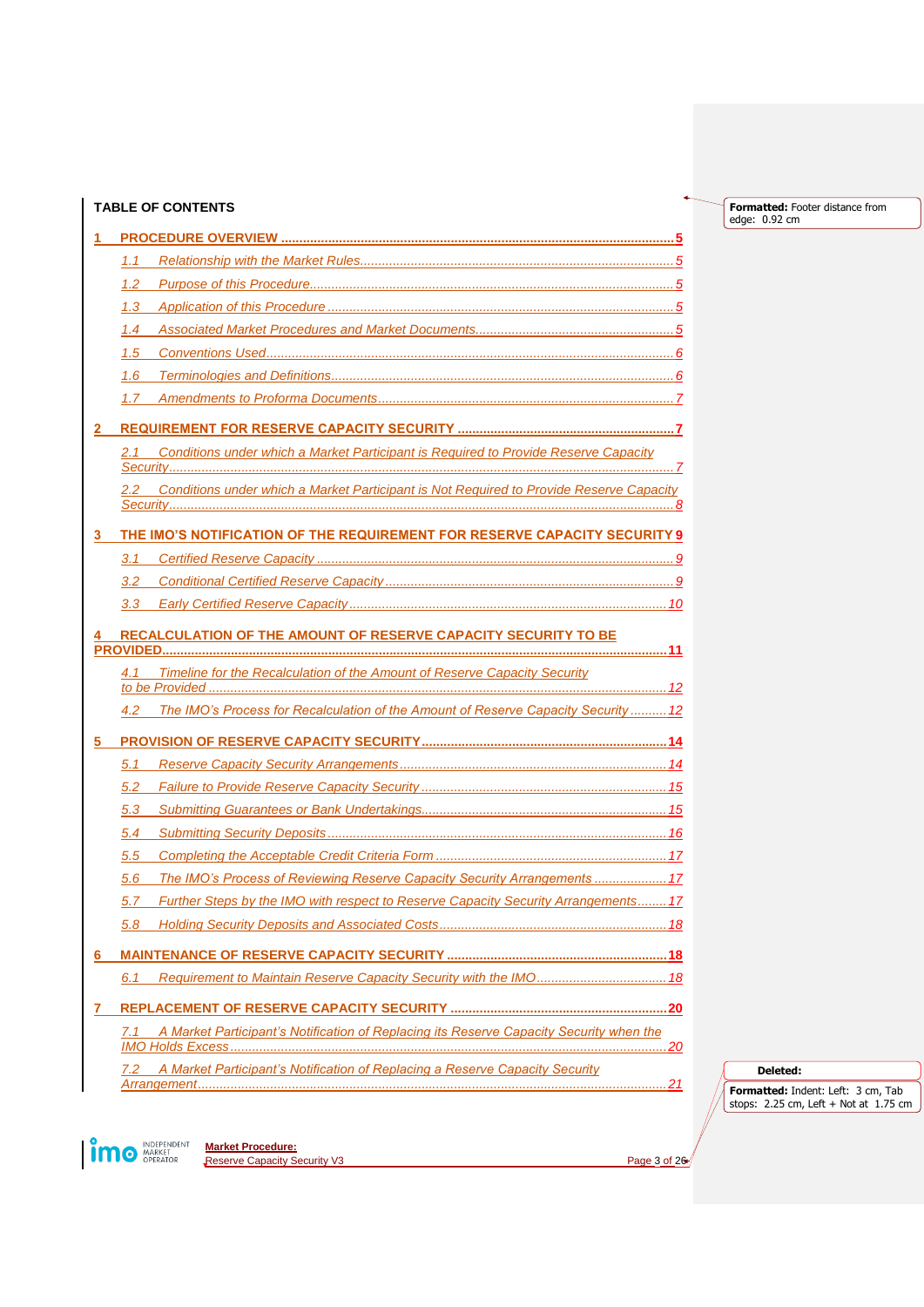|   | 7.3 |                                                                                      |
|---|-----|--------------------------------------------------------------------------------------|
| 8 |     |                                                                                      |
|   | 8.1 |                                                                                      |
|   | 8.2 | One Hundred Percent Test for Return of Reserve Capacity Security23                   |
|   | 8.3 |                                                                                      |
|   | 8.4 |                                                                                      |
|   | 8.5 |                                                                                      |
|   | 8.6 | The IMO's Obligation to Return Reserve Capacity Security after Ninety Percent Test25 |
|   | 8.7 | The IMO's Obligation to Return Reserve Capacity Security after One Hundred           |
|   | 8.8 | The IMO's Process of Returning Reserve Capacity Security to                          |
|   |     |                                                                                      |
|   | 9.1 | Conditions in which the IMO May Draw Upon Reserve Capacity Security26                |
|   | 9.2 |                                                                                      |
|   |     | Table of Figures                                                                     |
|   |     | Figure 1: The Process for Recalculation of Reserve Capacity Security 11              |
|   |     |                                                                                      |
|   |     |                                                                                      |
|   |     |                                                                                      |

**Deleted:** *22*



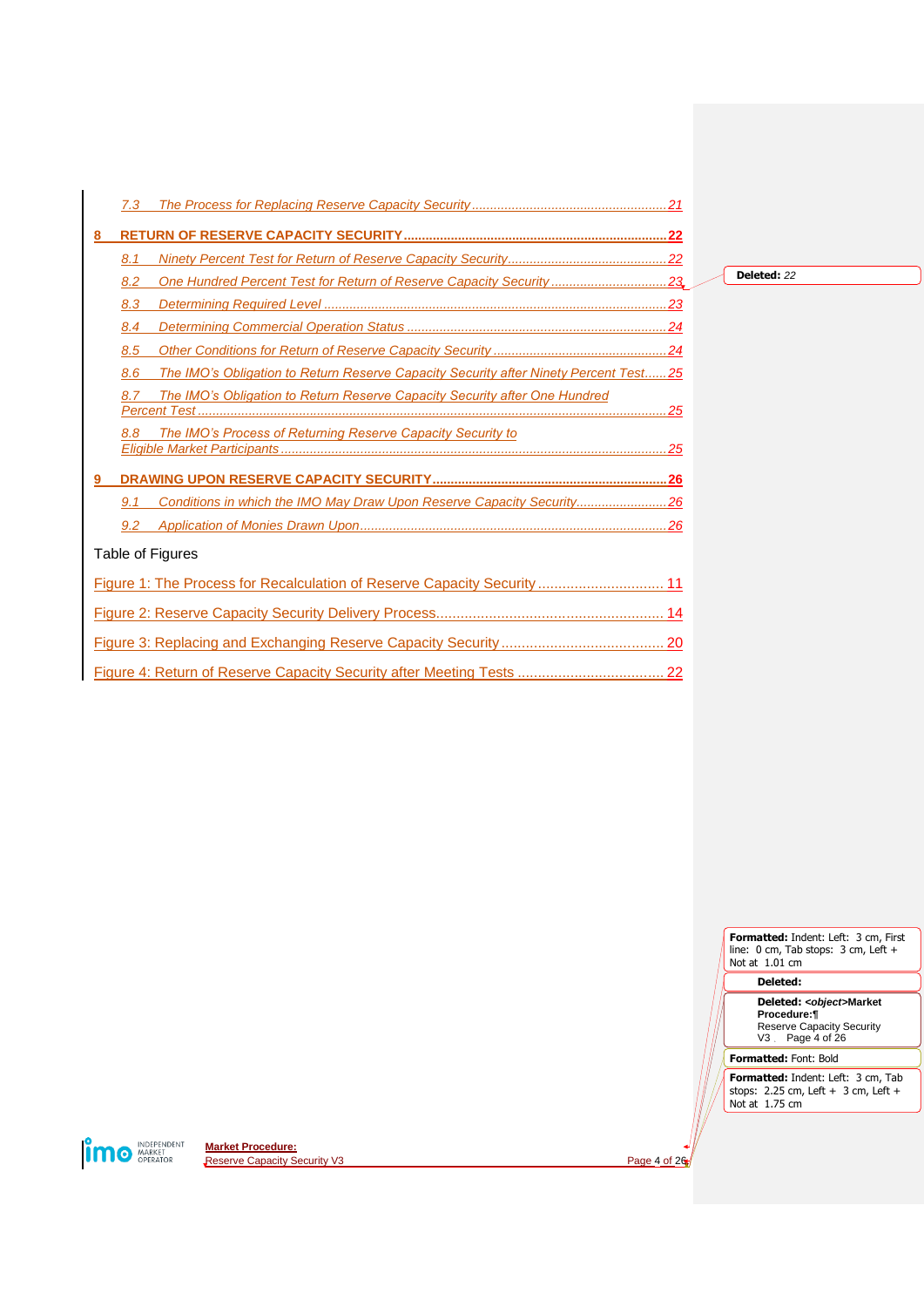# <span id="page-4-0"></span>**1 PROCEDURE OVERVIEW**

#### <span id="page-4-1"></span>**1.1 Relationship with the Market Rules**

- 1.1.1 This Market Procedure: Reserve Capacity Security (Procedure) is made in accordance with clause 4.13.8 of the Wholesale Electricity Market (WEM) Rules (Market Rules).
- 1.1.2 Reference to particular Market Rules within the Procedure, which are in bold and square brackets **[Clause XX]** are current as of DD Month 2014. These references are included for convenience only and are not part of this Procedure.
- 1.1.3 The IMO may modify or extend a date or time set under section 4.1 of the Market Rules (except the dates and times set by clauses 4.1.18, 4.1.26, 4.1.29 and 4.1.30) in accordance with the requirements outlined in clause 4.1.32 of the Market Rules.

# <span id="page-4-2"></span>**1.2 Purpose of this Procedure**

- 1.2.1 This Procedure outlines the processes for dealing with:
	- (a) determining the initial and ongoing requirement for and the value of Reserve Capacity Security for a Facility;
	- (b) assessing persons against the Acceptable Credit Criteria;
	- (c) Reserve Capacity Security arrangements, including:
		- i. the form of acceptable guarantees and bank undertakings;
		- ii. where and how the IMO will hold cash deposits and how the costs and fees for holding cash deposits will be met; and
		- iii. the application of monies drawn upon from Reserve Capacity Security in respect to amounts payable by the relevant Market Participant to the IMO under clause 4.13.11A of the Market Rules; and
	- (d) other matters relating to clause 4.13 of the Market Rules.

# <span id="page-4-3"></span>**1.3 Application of this Procedure**

1.3.1 In this Procedure, where obligations are conferred on a Rule Participant, that Rule Participant must comply with the relevant obligations in accordance with clauses 2.9.6, 2.9.7 and 2.9.8 of the Market Rules, as applicable.

#### <span id="page-4-4"></span>**1.4 Associated Market Procedures and Market Documents**

- 1.4.1 The following Market Procedures are associated with this Procedure:
	- (a) Certification of Reserve Capacity;
	- (b) Declaration of Bilateral Trades and the Reserve Capacity Auction;
	- (c) Reserve Capacity Testing;
	- (d) Reserve Capacity Performance Monitoring; and
	- (e) Prudential Requirements.
- <span id="page-4-5"></span>1.4.2 The following market documents, available on the Market Web Site, are associated with this Procedure:
	- (a) Proforma deeds for:
		- i. **bank undertaking for Reserve Capacity Security;**
		- ii. guarantee for Reserve Capacity Security;
		- iii. Security Deposit for Reserve Capacity Security; and

**Market Procedure: O** MARKET Reserve Capacity Security V3 Page 5 of 26

**Formatted:** Indent: Left: 2.8 cm, First line: 0.45 cm, Tab stops: 2.75 cm, Left **Formatted:** Tab stops: 2.25 cm, Left + 3.25 cm, Left + Not at 1.75 cm **Deleted:** *<object>***Market Procedure:¶ Deleted:** B **Deleted:** G

Reserve Capacity Security V3 Page 4 of 26 **Formatted:** Font: Bold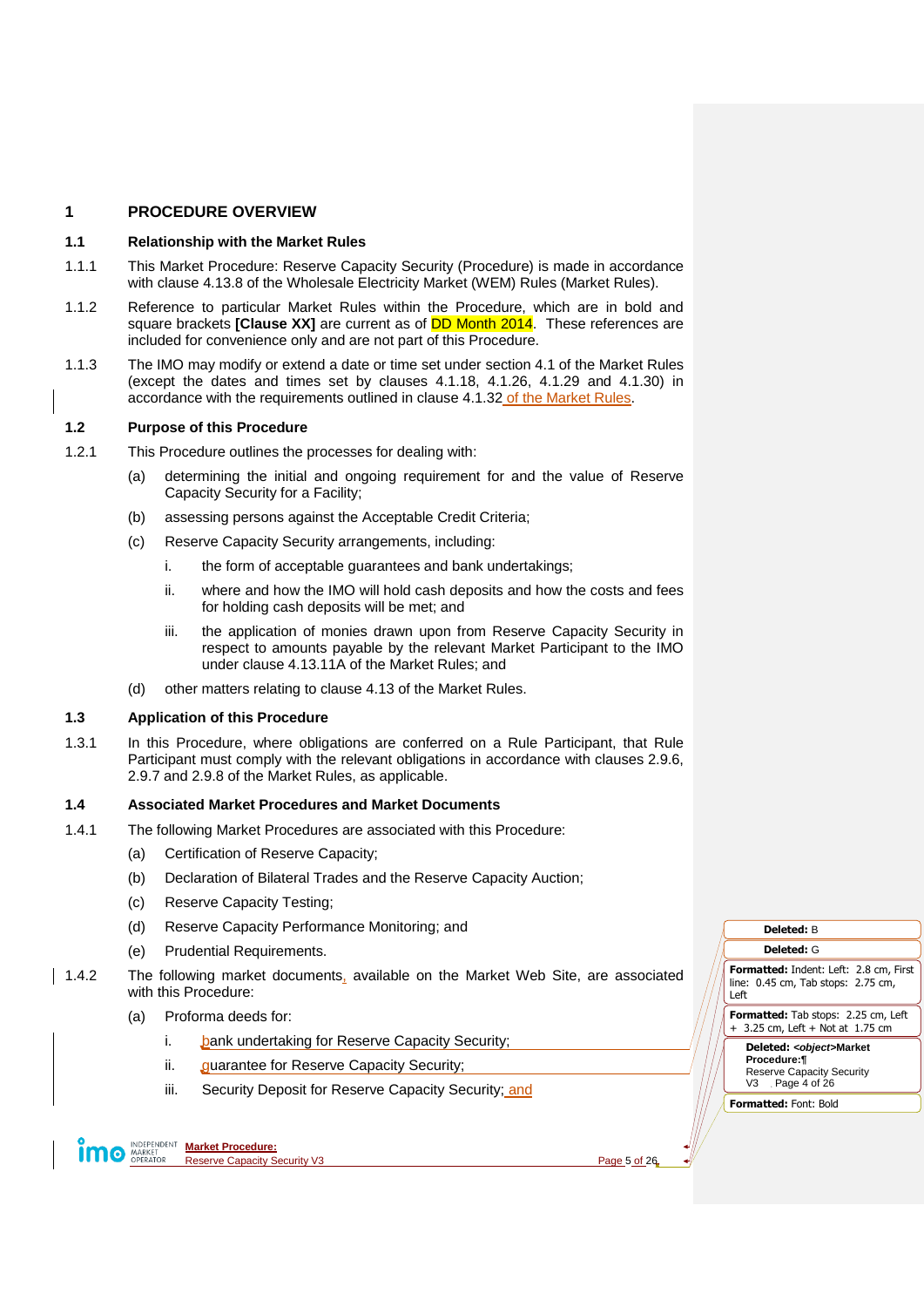- iv. Security Deposit for Reserve Capacity Security (provided by third party);
- (b) change of contact details form;
- (c) contact details of guarantee/bank undertakings form;
- (d) Security Deposit instructions;
- (e) Acceptable Credit Criteria form;
- (f) list of entities meeting the Acceptable Credit Criteria; and
- (e) progress report required under clause 4.27.10 of the Market Rules.

# <span id="page-5-0"></span>**1.5 Conventions Used**

- 1.5.1 In this Procedure the conventions specified in clauses 1.3 to 1.5 of the Market Rules apply.
- 1.5.2 The appendices, if any, contained within this Procedure form part of the Procedure and are legally enforceable.

# <span id="page-5-1"></span>**1.6 Terminologies and Definitions**

1.6.1 A word or phrase defined in the Electricity Industry Act (the Act), the Electricity Industry (Wholesale Electricity Market) Regulations (Regulations) or the Market Rules has the same meaning when used in this Procedure. In addition, the following defined terms have the meanings detailed below.

#### **Table 1 – Defined Terms**

| <b>Term</b>                    | <b>Definition</b>                                                                                                                                                                                |  |                                                                                                |
|--------------------------------|--------------------------------------------------------------------------------------------------------------------------------------------------------------------------------------------------|--|------------------------------------------------------------------------------------------------|
| <b>Compliance Date</b>         | The date by which the Market Participant must comply with<br>its obligations under clause 4.13.11 of the Market Rules,<br>being 30 November of Year 4 of the relevant Reserve<br>Capacity Cycle. |  |                                                                                                |
| Commercial<br><b>Operation</b> | The status determined by the IMO for a Facility under<br>clause 4.13.10B of the Market Rules that a Facility is<br>operating in the WEM.                                                         |  | Formatted: Left, None, No bullets or<br>numbering, Don't keep with next,<br>Pattern: Clear     |
| Due Date                       | The date specified by the IMO in respect of a step in this<br>Procedure.                                                                                                                         |  |                                                                                                |
| <b>Ninety Percent Test</b>     | A set of conditions that a Market Participant must meet to be<br>eligible for the return of its Reserve Capacity Security, as<br>defined in step 8.1 of this Procedure.                          |  |                                                                                                |
| <b>NMI</b>                     | Means the unique identifier assigned to a connection point,<br>as defined in section 1.3 of the Electricity Industry (Metering)<br>Code 2012.                                                    |  | <b>Formatted: Font: Not Italic</b>                                                             |
| <b>Nominated Exchange</b>      | The date agreed upon by a Market Participant and the IMO                                                                                                                                         |  | Deleted: ¶                                                                                     |
| <b>Date</b>                    | on which the IMO will return any excess Reserve Capacity                                                                                                                                         |  | <b>Formatted: Font: Not Bold</b>                                                               |
|                                | Security in exchange for a duly effective replacement<br>Reserve Capacity Security provided by the<br>Market Participant.                                                                        |  | Formatted: Indent: Left: 2.8 cm, First<br>line: 0.45 cm, Tab stops: 2.75 cm,<br>Left           |
| <b>One Hundred Percent</b>     | A set of conditions that a Market Participant must meet to be                                                                                                                                    |  | Formatted: Tab stops: 2.25 cm, Left<br>$+ 3.25$ cm, Left $+$ Not at 1.75 cm                    |
| Test                           | eligible for the return of its Reserve Capacity Security, as<br>defined in step 8.2 of this Procedure.                                                                                           |  | Deleted: < object>Market<br>Procedure:¶<br><b>Reserve Capacity Security</b><br>V3 Page 4 of 26 |

**Formatted:** Font: Bold

**Deleted:** C **Deleted:** C

**Deleted:** L **Deleted:** P **Deleted:** R

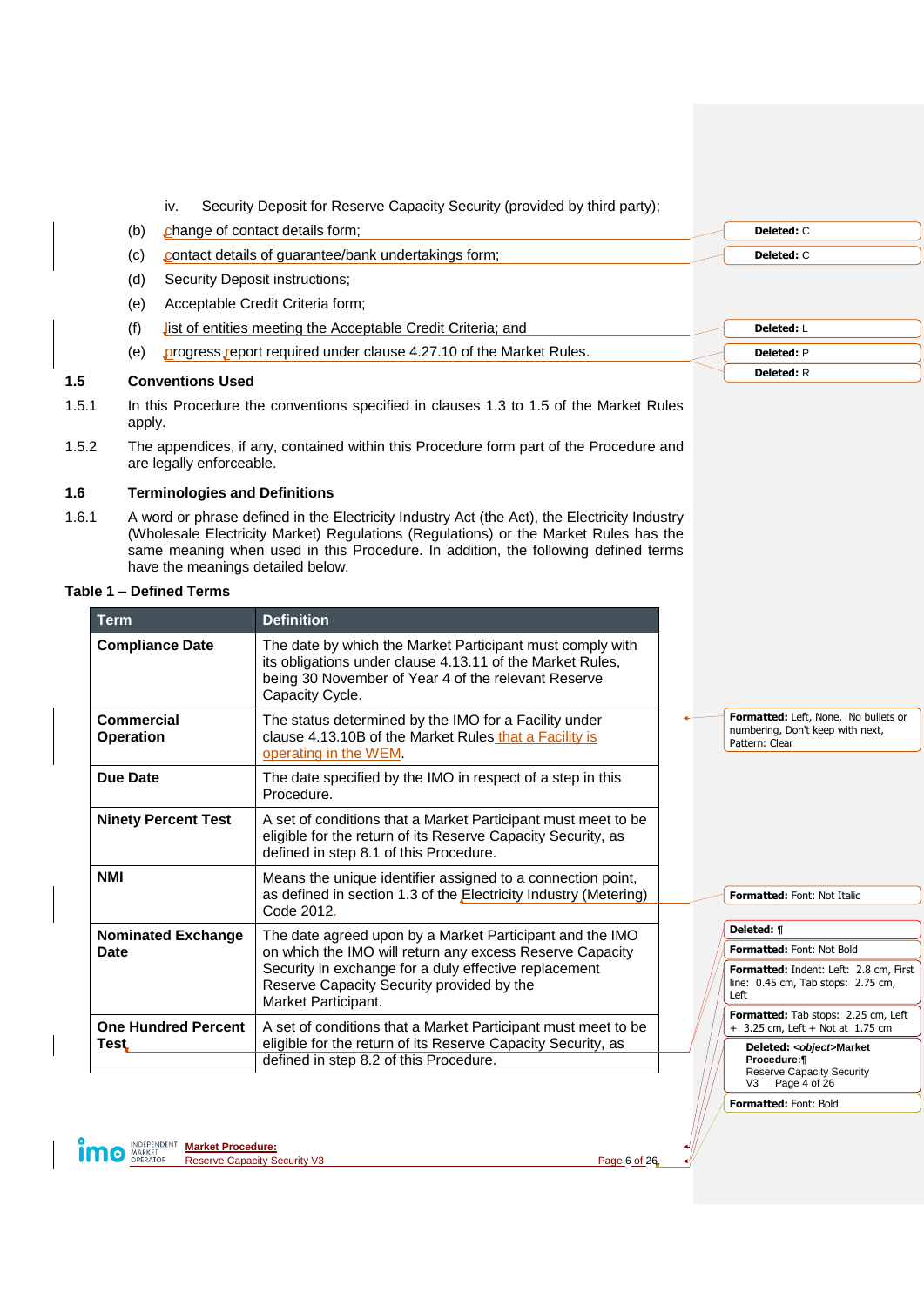| Term                                                | <b>Definition</b>                                                                                                                                                                                                        |
|-----------------------------------------------------|--------------------------------------------------------------------------------------------------------------------------------------------------------------------------------------------------------------------------|
| <b>Reserve Capacity</b><br><b>Security Due Date</b> | The date and time specified in clause 4.1.13 of the Market<br>Rules for Certified Reserve Capacity and clause 4.28C.8 for<br>Early Certified Reserve Capacity and reproduced in Table 2<br>of this Procedure.            |
| Temperature<br><b>Dependence Curve</b>              | The information provided by a Market Participant under<br>clause 4.10.1(e)(i) of the Market Rules, as detailed in the<br>manufacturer's technical specifications or as determined by<br>an independent engineering firm. |
| <b>Treasury Corporation</b>                         | A central borrowing authority of an Australian State or<br>Territory, which authority has been established by an Act of<br>Parliament of that State or Territory.                                                        |

#### <span id="page-6-0"></span>**1.7 Amendments to Proforma Documents**

- 1.7.1 The IMO may, in its absolute discretion, amend and publish on the Market Web Site any market documents listed in step [1.4.2](#page-4-5) of this Procedure.
- 1.7.2 A Market Participant wishing to use any market document listed in step [1.4.2](#page-4-5) of this Procedure must ensure that it downloads the current version from the Market Web Site.
- 1.7.3 If the IMO amends and publishes a market document prior to a Market Participant's provision of Reserve Capacity Security under this Procedure, the IMO must apply the amended and published version of that market document to assess compliance of the Reserve Capacity Security.

# <span id="page-6-1"></span>**2 REQUIREMENT FOR RESERVE CAPACITY SECURITY**

#### <span id="page-6-2"></span>**2.1 Conditions under which a Market Participant is Required to Provide Reserve Capacity Security**

- <span id="page-6-4"></span>2.1.1 Where the IMO assigns Certified Reserve Capacity to a Facility in a Reserve Capacity Cycle, the relevant Market Participant for that Facility must provide Reserve Capacity Security if any of the following apply:
	- (a) the Facility is yet to enter service;
	- (b) subject to step [2.1.2](#page-6-3) of this Procedure, the Facility is an existing Facility that has undergone significant maintenance or has been upgraded **[Clause 4.13.1]**; or
	- (c) the IMO cancelled the Capacity Credits assigned to the Facility for the previous Reserve Capacity Cycle in accordance with clause 4.20.14 of the Market Rules **[Clause 4.13.1B(b)]**.
- <span id="page-6-3"></span>2.1.2 For the purpose of step [2.1.1\(b\)](#page-6-4) of this Procedure, where the Facility is an existing Facility that has undergone significant maintenance or has been upgraded, the requirement to provide Reserve Capacity Security applies only to the part of the Facility that was significantly maintained or upgraded **[Clause 4.13.1A]**.
- 2.1.3 For the purpose of clause 4.13.1 of the Market Rules and step [2.1.2](#page-6-3) of this Procedure, the IMO will deem a Facility to be undergoing 'significant maintenance' if, in the IMO's opinion, the scope and duration of works represent a risk for the late or failed return to service of the Facility, similar to that for a new Facility.
- 2.1.4 For the purpose of clause 4.13.1 of the Market Rules and step [2.1.2](#page-6-3) of this Procedure, the IMO will deem a Facility to be undergoing an 'upgrade' if it has been assigned a higher level of Certified Reserve Capacity than during the previous Reserve Capacity Cycle as a direct result of works to be undertaken or already undertaken on the Facility,

**Formatted:** Keep with next, Keep lines together

**Deleted:** then

**Deleted:** or

**Formatted:** Indent: Left: 2.8 cm, First line: 0.45 cm, Tab stops: 2.75 cm, Left

**Formatted:** Tab stops: 2.25 cm, Left + 3.25 cm, Left + Not at 1.75 cm

**Deleted:** *<object>***Market Procedure:¶** Reserve Capacity Security V3 Page 4 of 26

**Formatted:** Font: Bold

**Market Procedure: O** MARKET Reserve Capacity Security V3 Page 7 of 26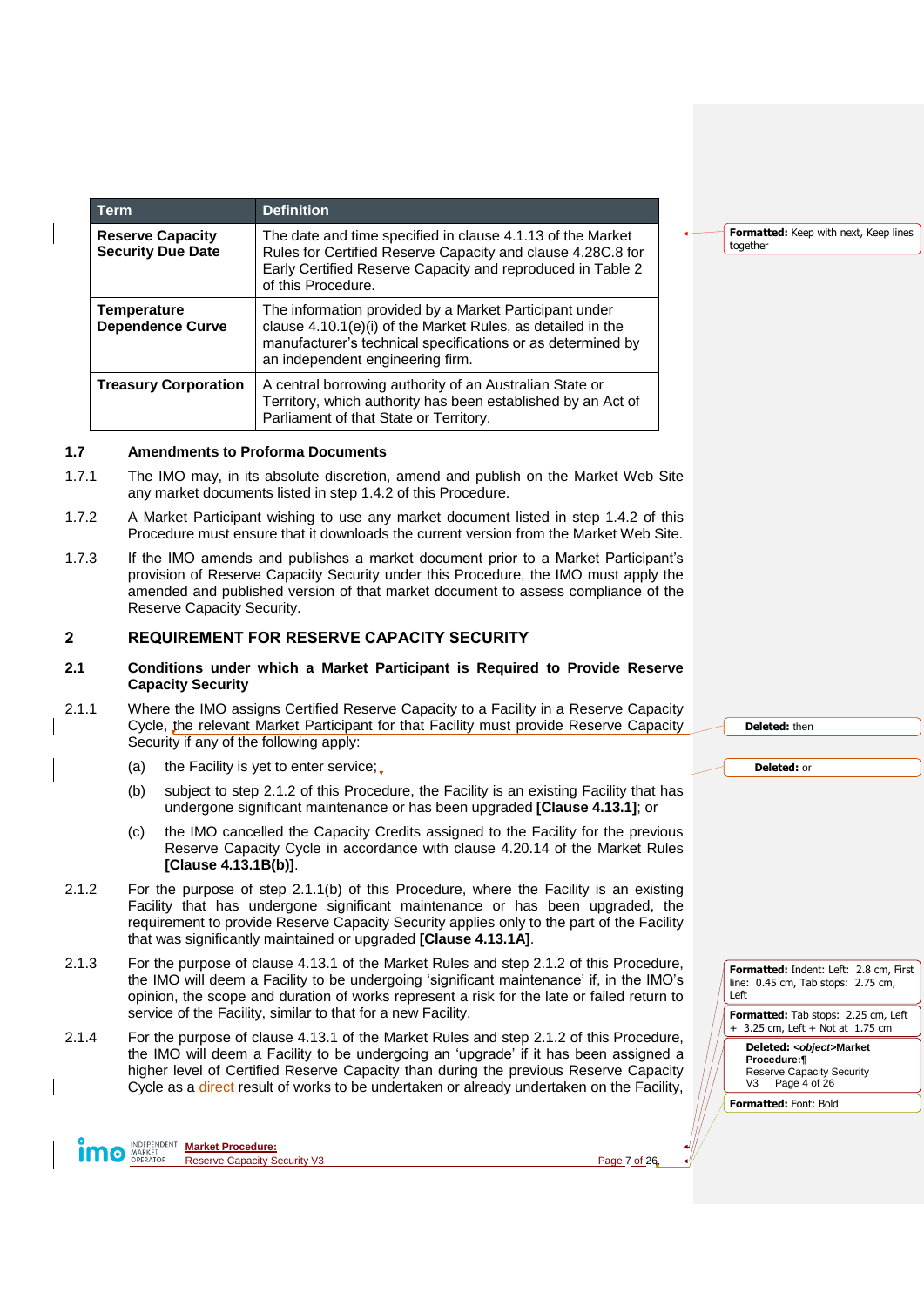<span id="page-7-0"></span>

| 2.2<br>2.2.1 | Facility in the current Capacity Year.<br><b>Capacity Security</b><br>(a)<br>(b)<br>Capacity Cycle,<br>for that Facility [Clause 4.13.1B].                                                   | where the higher level of Certified Reserve Capacity has not been demonstrated by the<br><b>Conditions under which a Market Participant is Not Required to Provide Reserve</b><br>Where a Market Participant has provided Reserve Capacity Security for the same<br>Facility in a previous Reserve Capacity Cycle and the following conditions are met:<br>the Facility has not undergone significant maintenance or upgrade; and<br>the IMO has not cancelled the Facility's Capacity Credits in the previous Reserve<br>then the Market Participant is not required to provide Reserve Capacity Security, |                                                                                                                                                                                                         |                                                                    | <b>Deleted: s</b><br><b>Formatted: Justified</b><br>Deleted:                                                                                                                                           |
|--------------|----------------------------------------------------------------------------------------------------------------------------------------------------------------------------------------------|-------------------------------------------------------------------------------------------------------------------------------------------------------------------------------------------------------------------------------------------------------------------------------------------------------------------------------------------------------------------------------------------------------------------------------------------------------------------------------------------------------------------------------------------------------------------------------------------------------------|---------------------------------------------------------------------------------------------------------------------------------------------------------------------------------------------------------|--------------------------------------------------------------------|--------------------------------------------------------------------------------------------------------------------------------------------------------------------------------------------------------|
|              |                                                                                                                                                                                              | Table 2 - Summary of the Requirement for Reserve Capacity Security                                                                                                                                                                                                                                                                                                                                                                                                                                                                                                                                          |                                                                                                                                                                                                         |                                                                    | <b>Formatted: Font color: Auto</b>                                                                                                                                                                     |
|              |                                                                                                                                                                                              |                                                                                                                                                                                                                                                                                                                                                                                                                                                                                                                                                                                                             |                                                                                                                                                                                                         |                                                                    | Formatted: Font color: Auto                                                                                                                                                                            |
|              | Scenarios under which<br><b>Market Participant is</b><br>required to provide<br><b>Reserve Capacity Security</b>                                                                             | The amount of Reserve<br>Capacity Security to be<br>provided                                                                                                                                                                                                                                                                                                                                                                                                                                                                                                                                                | <b>Reserve Capacity</b><br>Security Due Date                                                                                                                                                            | How to provide<br>Reserve<br><b>Capacity Security</b>              | Deleted:                                                                                                                                                                                               |
|              | The Facility was assigned<br><b>Certified Reserve Capacity</b><br>under clause 4.11 of the<br>Market Rules and the<br>conditions under step 2.1 of<br>this Procedure are met                 | As calculated under<br>clause $4.13.2(a)$ of the<br><b>Market Rules</b>                                                                                                                                                                                                                                                                                                                                                                                                                                                                                                                                     | As specified in<br>clause 4.1.13(b) of the<br>Market Rules and<br>step $3.1.1(c)$ of this<br>Procedure                                                                                                  |                                                                    |                                                                                                                                                                                                        |
|              | The Facility was assigned<br><b>Conditional Certified</b><br>Reserve Capacity under<br>clause 4.9.5 of the Market<br>Rules and the conditions<br>under step 2.1 of this<br>Procedure are met | As calculated under<br>clause 4.13.2(a) followed<br>by confirmation under<br>clause $4.9.5(c)$ of the<br><b>Market Rules</b>                                                                                                                                                                                                                                                                                                                                                                                                                                                                                | As specified in clause<br>4.1.13(b) of the Market<br>Rules and step 3.2.1(c)<br>of this Procedure                                                                                                       | As outlined in<br>section 5 of this Deleted: Refer to<br>Procedure |                                                                                                                                                                                                        |
| are met      | The Facility was assigned<br><b>Early Certified Reserve</b><br>Capacity under clause<br>4.28C of the Market Rules<br>and the conditions under<br>step 2.1 of this Procedure                  | As calculated under<br>clause 4.28C.9 of the<br><b>Market Rules</b>                                                                                                                                                                                                                                                                                                                                                                                                                                                                                                                                         | In accordance with<br>clause 4.28C.8 of the<br>Market Rules, 30<br>Business Days from the<br>date the Market<br>Participant receives the<br>IMO's notification under<br>step 3.3.1 of this<br>Procedure |                                                                    | Deleted: d<br>Formatted: Indent: Left: 2.8 cm, First<br>line: 0.45 cm, Tab stops: 2.75 cm,<br>Left                                                                                                     |
| <b>O</b>     | INDEPENDENT<br><b>Market Procedure:</b><br>MARKET<br>OPERATOR                                                                                                                                | <b>Reserve Capacity Security V3</b>                                                                                                                                                                                                                                                                                                                                                                                                                                                                                                                                                                         |                                                                                                                                                                                                         | Page 8 of 26                                                       | Formatted: Tab stops: 2.25 cm, Left<br>$+ 3.25$ cm, Left $+$ Not at 1.75 cm<br>Deleted: < object>Market<br>Procedure:¶<br><b>Reserve Capacity Security</b><br>V3 Page 4 of 26<br>Formatted: Font: Bold |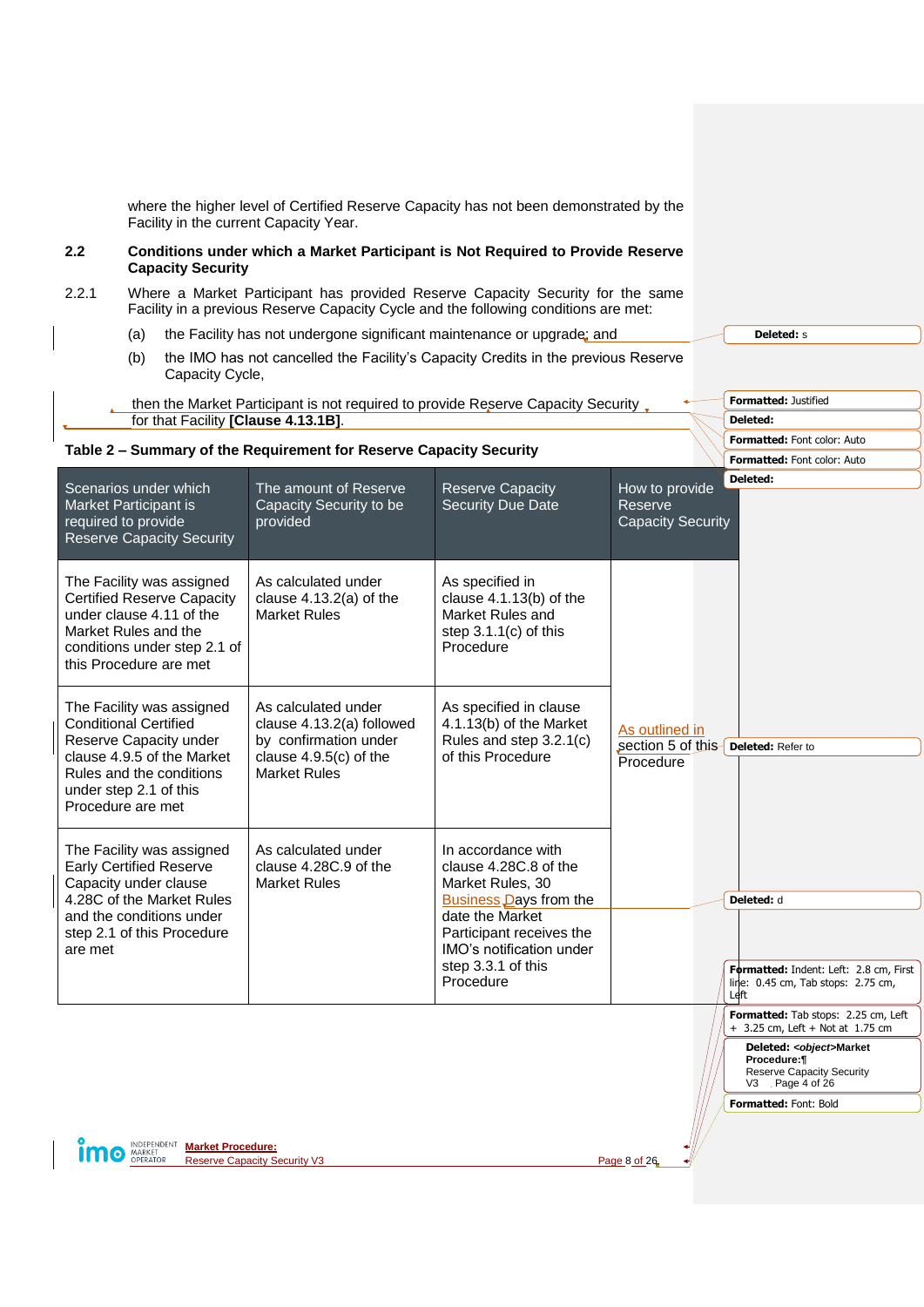# <span id="page-8-0"></span>**3 THE IMO'S NOTIFICATION OF THE REQUIREMENT FOR RESERVE CAPACITY SECURITY**

#### <span id="page-8-1"></span>**3.1 Certified Reserve Capacity**

- <span id="page-8-5"></span><span id="page-8-3"></span>3.1.1 Where the IMO assigns Certified Reserve Capacity to a Facility under clause 4.11 of the Market Rules for a Reserve Capacity Cycle, the IMO must notify the relevant Market Participant in writing by 5:00 PM on the last Business Day on or before 19 August of Year 1 of the Reserve Capacity Cycle **[Clause 4.1.12(b)]**, of:
	- (a) whether any Reserve Capacity Security is required as a condition of the Market Participant holding the Certified Reserve Capacity, as determined under section [2](#page-6-1) of this Procedure;
	- (b) the amount of Reserve Capacity Security calculated in accordance with clause 4.13.2(a) of the Market Rules, if applicable **[Clause 4.9.9(c)]**; and
	- (c) the Reserve Capacity Security Due Date by which the Market Participant must provide duly effective Reserve Capacity Security. The Reserve Capacity Due Date is no later than 5:00 PM of the last Business Day which falls on or before **[Clause 4.1.13(b)]**:
		- i. 2 September of Year 1 of the relevant Reserve Capacity Cycle, if any of the Facility's Certified Reserve Capacity is to be traded bilaterally in accordance with clause 4.14.1(c) of the Market Rules or if the Facility is subject to a Network Control Service Contract; or
		- ii. 14 September of Year 1 of the relevant Reserve Capacity Cycle, if any of the Facility's Certified Reserve Capacity is specified to be offered into the Reserve Capacity Auction in accordance with clause 4.14.1(a) of the Market Rules and where none of the Facility's Certified Reserve Capacity is specified to be traded bilaterally in accordance with clause 4.14.1(c) of the Market Rules.

### <span id="page-8-2"></span>**3.2 Conditional Certified Reserve Capacity**

- <span id="page-8-6"></span><span id="page-8-4"></span>3.2.1 Where the IMO assigns Conditional Certified Reserve Capacity to a Facility under clause 4.9.5 of the Market Rules for a future Reserve Capacity Cycle, the IMO must notify the relevant Market Participant in writing within 90 days of receiving the application **[Clause 4.9.8(b)]**, of:
	- (a) whether any Reserve Capacity Security is required as a condition of the Market Participant holding the Conditional Certified Reserve Capacity, as determined under section [2](#page-6-1) of this Procedure;
	- (b) the amount of Reserve Capacity Security determined in accordance with clause  $4.13.2(a)$  and confirmed in accordance with clause  $4.9.5(c)$  of the Market Rules, if applicable **[Clause 4.9.9(c)]**; and
	- (c) the Reserve Capacity Security Due Date by which the Market Participant must provide duly effective Reserve Capacity Security. The Reserve Capacity Due Date is no later than 5:00 PM of the last Business Day which falls on or before **[Clause 4.1.13(b)]**:
		- i. 2 September of Year 1 of the relevant Reserve Capacity Cycle, if any of the Facility's Certified Reserve Capacity is to be traded bilaterally in accordance with clause 4.14.1(c) of the Market Rules or if the Facility is subject to a Network Control Service Contract; or
		- ii. 14 September of Year 1 of the relevant Reserve Capacity Cycle, if any of the Facility's Certified Reserve Capacity is specified to be offered into the

**Deleted: Deleted:** 

| <b>Formatted: Indent: Left: 2.8 cm, First</b><br>line: 0.45 cm, Tab stops: 2.75 cm,<br>Left               |
|-----------------------------------------------------------------------------------------------------------|
| <b>Formatted:</b> Tab stops: 2.25 cm, Left<br>+ 3.25 cm, Left + Not at 1.75 cm                            |
| Deleted: <object>Market<br/>Procedure:¶<br/><b>Reserve Capacity Security</b><br/>V3 Page 4 of 26</object> |
| <b>Formatted: Font: Bold</b>                                                                              |

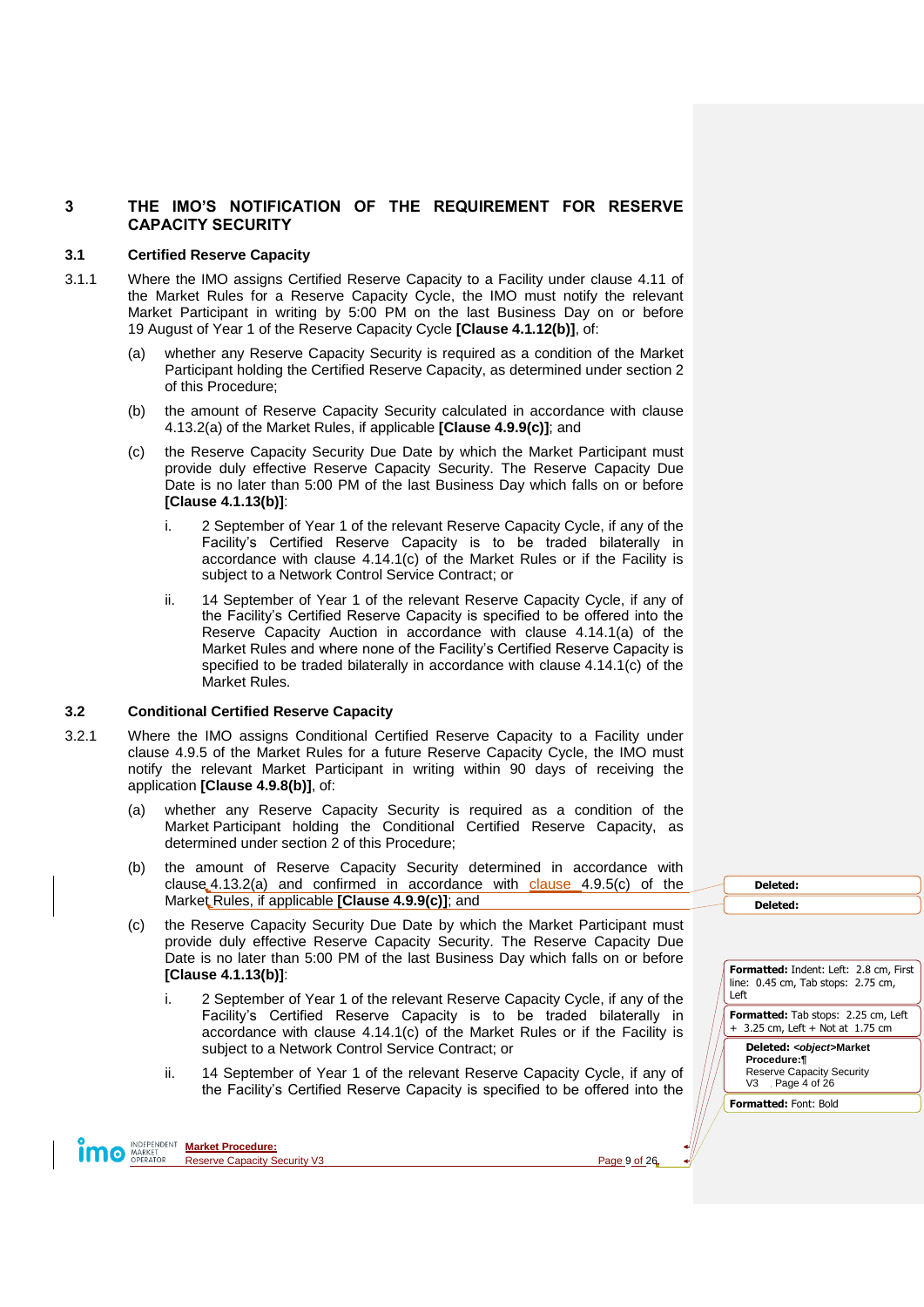Reserve Capacity Auction in accordance with clause 4.14.1(a) of the Market Rules and where none of the Facility's Certified Reserve Capacity is specified to be traded bilaterally in accordance with clause 4.14.1(c) of the Market Rules.

#### <span id="page-9-0"></span>**3.3 Early Certified Reserve Capacity**

- <span id="page-9-1"></span>3.3.1 Where the IMO assigns Early Certified Reserve Capacity to a Facility under clause 4.28C of the Market Rules for a future Reserve Capacity Cycle, the IMO must notify the relevant Market Participant in writing within 90 days of receiving the application **[Clause 4.28C.7]**, of:
	- (a) whether any Reserve Capacity Security is required as a condition of the Market Participant holding the Early Certified Reserve Capacity, as determined under section [2](#page-6-1) of this Procedure;
	- (b) the amount of Reserve Capacity Security determined in accordance with clause 4.28C.9 of the Market Rules, if applicable; and
	- (c) the Reserve Capacity Security Due Date by which the Market Participant must provide duly effective Reserve Capacity Security. The Reserve Capacity Security Due Date is 30 **Business Days from the date the Market Participant receives the** IMO's notification under this step [3.3.1](#page-9-1) **[Clause 4.28C.8]**.

| . .<br>.<br>. .<br>. . |
|------------------------|
|                        |

**Deleted:** d

| <b>Formatted:</b> Indent: Left: 2.8 cm, First<br>line: 0.45 cm, Tab stops: 2.75 cm,<br>$\parallel$ Left |
|---------------------------------------------------------------------------------------------------------|
| Formatted: Tab stops: $2.25$ cm, Left                                                                   |

+ 3.25 cm, Left + Not at 1.75 cm

**Deleted:** *<object>***Market Procedure:¶** Reserve Capacity Security V3 Page 4 of 26

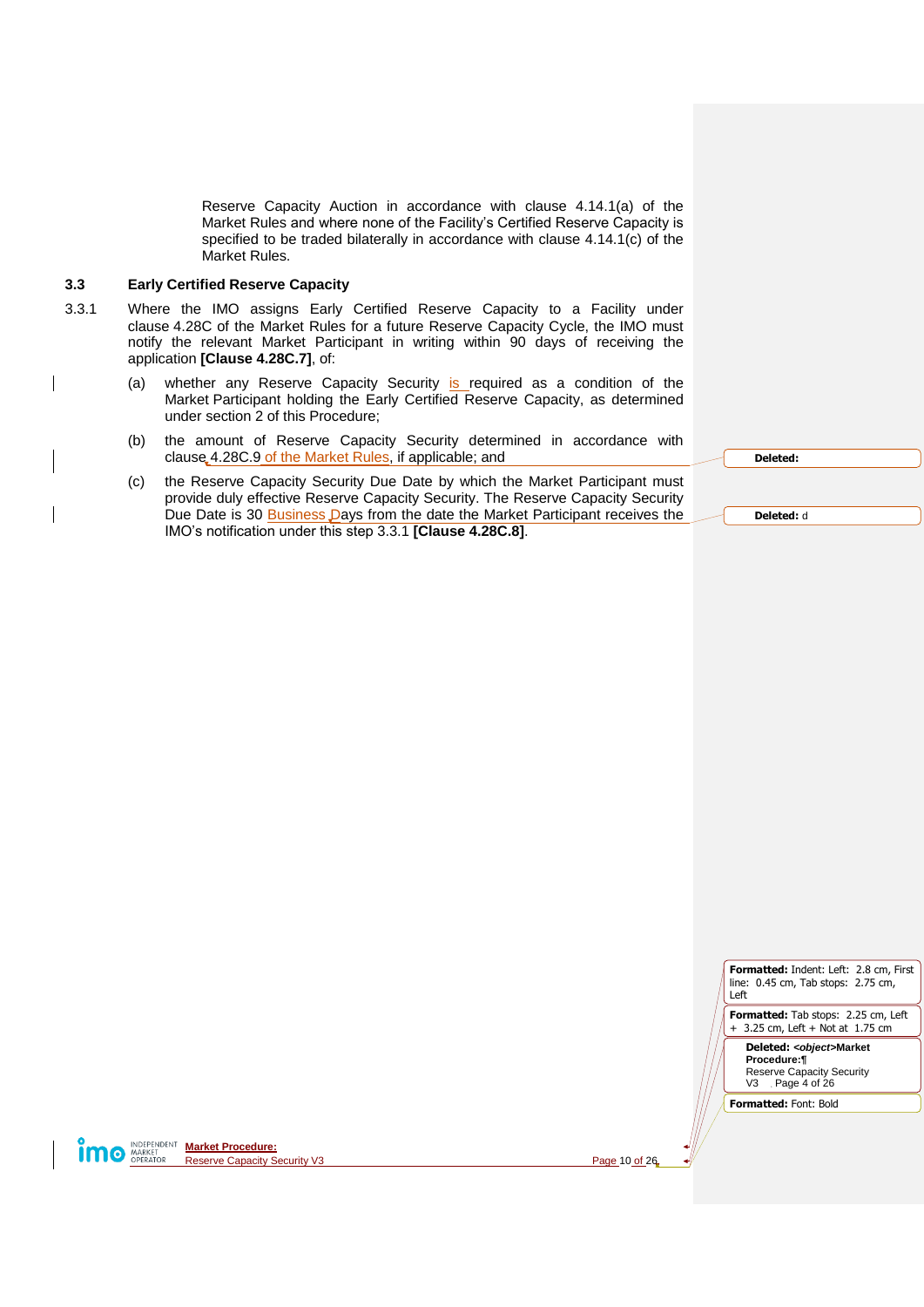# <span id="page-10-0"></span>**4 RECALCULATION OF THE AMOUNT OF RESERVE CAPACITY SECURITY TO BE PROVIDED**

<span id="page-10-1"></span>

**Figure 1: The Process for Recalculation of Reserve Capacity Security**



**MO MARKET Market Procedure:**<br> **MARKET Reserve Capacity S** Reserve Capacity Security V3 Page 11 of 26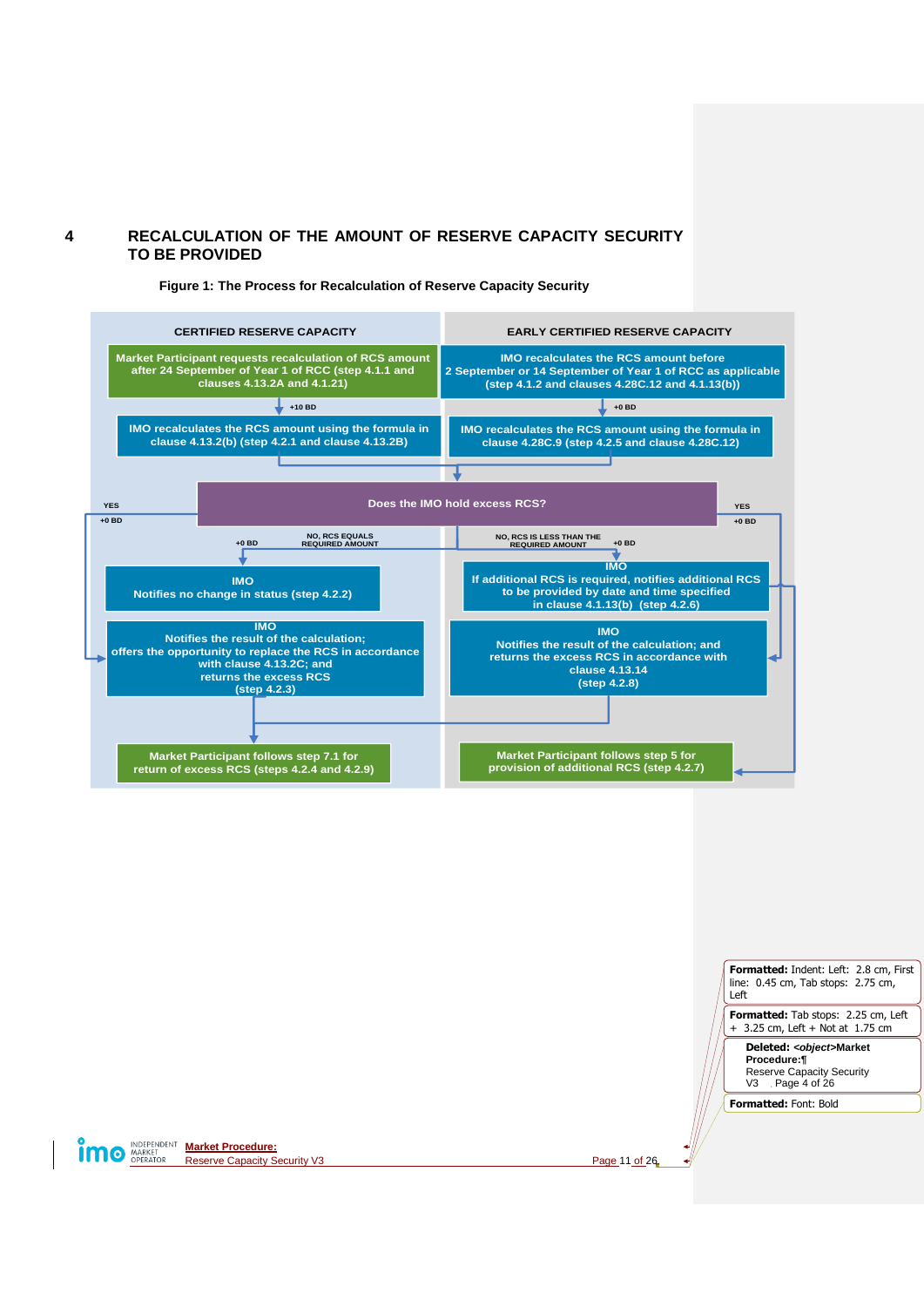### <span id="page-11-0"></span>**4.1 Timeline for the Recalculation of the Amount of Reserve Capacity Security to be Provided**

- <span id="page-11-2"></span>4.1.1 A Market Participant may apply to the IMO for the recalculation<sup>1</sup> of the amount of Reserve Capacity Security required to be held by the IMO for a Facility **[Clause 4.13.2A]** after 5:00 PM on the last Business Day falling on or before 24 September of Year 1 of the Reserve Capacity Cycle **[Clause 4.1.21]**.
- <span id="page-11-6"></span>4.1.2 Where a Market Participant applied for Early Certified Reserve Capacity, the IMO must recalculate the amount of Reserve Capacity Security to be provided for its Facility **[Clause 4.28C.12]** before 5:00 PM on the last Business Day falling on or before:
	- 2 September of Year 1 of the Reserve Capacity Cycle in which the Facility will enter service (as advised under clause 4.10.1(b) of the Market Rules), if any of the Facility's Early Certified Reserve Capacity is specified to be traded bilaterally in accordance with clause  $4.14 \cdot 1(c)$  or if the Facility is subject to a Network Control Service Contract; or
	- (b) 14 September of Year 1 of the Reserve Capacity Cycle in which the Facility will enter service (as advised under clause 4.10.1(b) of the Market Rules), if any of the Facility's Early Certified Reserve Capacity is specified to be offered into the Reserve Capacity Auction in accordance with clause  $4.14.1(a)$  and none of its Early Certified Reserve Capacity will be traded bilaterally **[Clause 4.1.13(b)]**.

#### <span id="page-11-1"></span>**4.2 The IMO's Process for Recalculation of the Amount of Reserve Capacity Security**

- <span id="page-11-3"></span>4.2.1 Within 10 Business Days of receiving a request from a Market Participant under step [4.1.1](#page-11-2) of this Procedure, the IMO must recalculate the amount of the Reserve Capacity Security required to be held for a Facility using the formula in clause 4.13.2(b) of the Market Rules **[Clause 4.13.2B]**.
- <span id="page-11-8"></span>4.2.2 If the recalculated amount under step [4.2.1](#page-11-3) of this Procedure is the same as the original amount of Reserve Capacity Security determined using the formula in clause 4.13.2(a) of the Market Rules, then the IMO must notify the Market Participant in writing of no change in status within 10 Business Days of receiving the request under ste[p 4.1.1](#page-11-2) of this Procedure.
- <span id="page-11-5"></span><span id="page-11-4"></span>4.2.3 If the recalculated amount under step [4.2.1](#page-11-3) of this Procedure is less than the original amount of Reserve Capacity Security determined using the formula in clause 4.13.2(a) of the Market Rules, then the IMO must, within 10 Business Days of receiving the request under step [4.1.1](#page-11-2) of this Procedure:
	- (a) notify the Market Participant in writing of the result of the calculation **[Clause 4.13.2B(a)]**;
	- (b) offer the Market Participant in writing the opportunity to replace the Reserve Capacity Security arrangement in accordance with clause 4.13.2C of the Market Rules and ste[p 7.1](#page-19-1) of this Procedure **[Clause 4.13.2B(b)]**; and
	- (c) return the excess Reserve Capacity Security if the Market Participant provides a replacement Reserve Capacity Security arrangement under step [4.2.3\(b\)](#page-11-4) of this Procedure **[Clause 4.13.2B(c)]**.
- <span id="page-11-7"></span>4.2.4 Where a Market Participant receives the IMO's notification under step [4.2.3](#page-11-5) of this Procedure that excess Reserve Capacity Security is held by the IMO and elects to

<sup>1</sup> For example, in situations where the number of Capacity Credits is less than the quantity of Certified Reserve Capacity.

**Market Procedure:** MARKET Reserve Capacity Security V3 Page 12 of 26

 $\overline{a}$ 

**Formatted:** Indent: Left: 2.8 cm, First line: 0.45 cm, Tab stops: 2.75 cm, Left **Formatted:** Tab stops: 2.25 cm, Left + 3.25 cm, Left + Not at 1.75 cm **Deleted:** *<object>***Market Procedure:¶** Reserve Capacity Security V3 Page 4 of 26 **Formatted:** Font: Bold **Deleted:** 4 **Deleted:** 4 **Deleted: Deleted: Deleted:** do the following **Deleted:** ¶

**Deleted: s**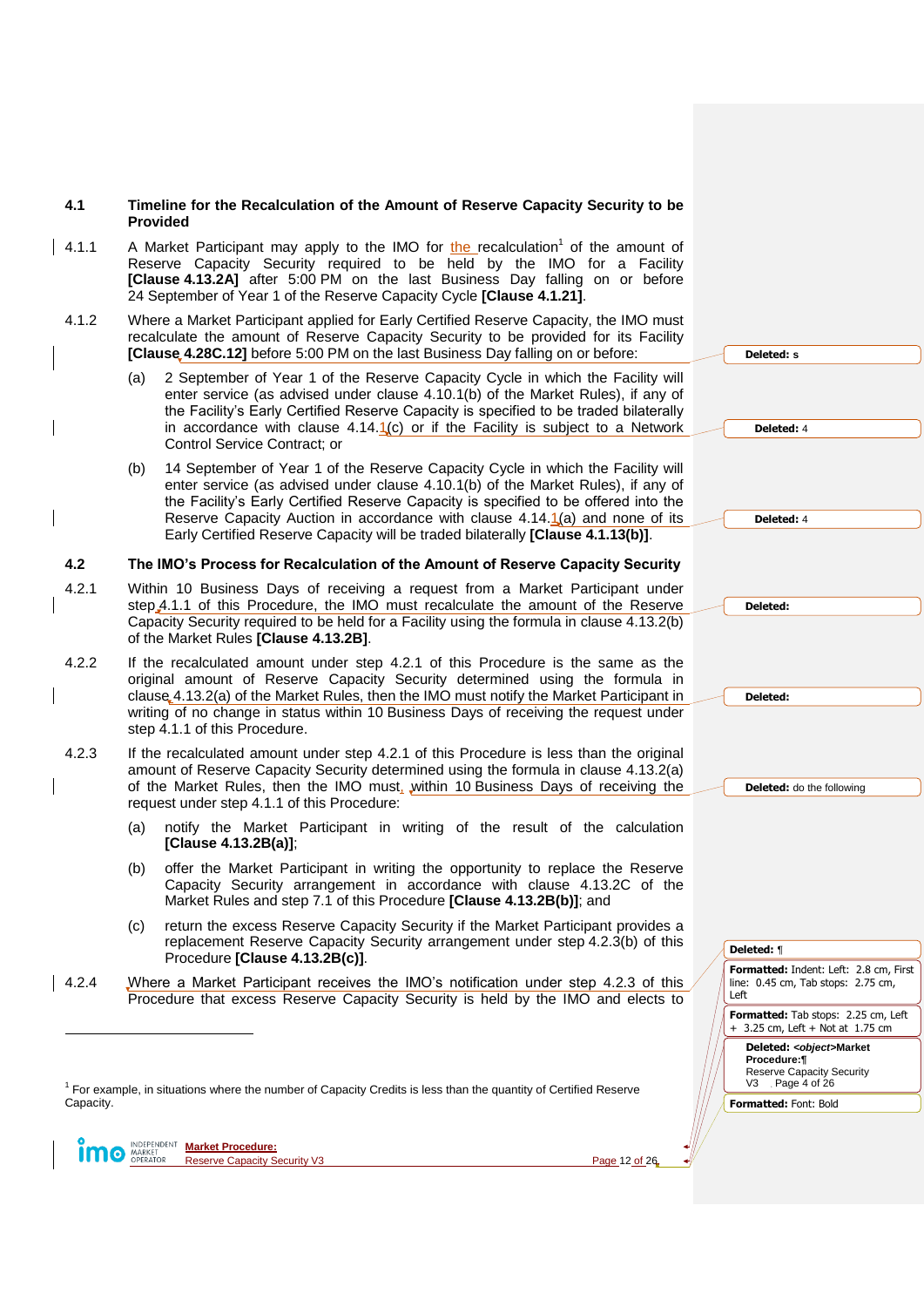replace its Reserve Capacity Security, the Market Participant must do so in accordance with step [7.1](#page-19-1) of this Procedure.

- <span id="page-12-0"></span>4.2.5 Where under step [4.1.2](#page-11-6) of this Procedure, the IMO is recalculating the Reserve Capacity Security for a Facility that holds Early Certified Reserve Capacity, the IMO must recalculate the amount of Reserve Capacity Security required to be held for that Facility using the formula in clause 4.28C.9 of the Market Rules **[Clause 4.28C.12]**.
- <span id="page-12-1"></span>4.2.6 If the recalculated amount under step [4.2.5](#page-12-0) of this Procedure is more than the original amount of Reserve Capacity Security determined using the formula in clause 4.28C.9 of the Market Rules, then the IMO must notify the Market Participant in writing that additional Reserve Capacity Security is required to be provided by the date and time specified in clause 4.1.13 of the Market Rules **[Clause 4.28C.12(a)]**.
- 4.2.7 Where a Market Participant receives the IMO's notification under step [4.2.6](#page-12-1) of this Procedure that additional Reserve Capacity Security is required, the Market Participant must provide the additional Reserve Capacity Security in accordance with section [5](#page-13-0) of this Procedure.
- <span id="page-12-2"></span>4.2.8 If the recalculated amount under step [4.2.5](#page-12-0) of this Procedure is less than the original amount of Reserve Capacity Security determined using the formula in clause 4.28C.9 of the Market Rules, then the IMO must, by the date and time outlined in step [4.1.2](#page-11-6) of this Procedure:
	- (a) notify the Market Participant in writing of the result of the calculation; and
	- (b) offer to return the excess Reserve Capacity Security in accordance with clause 4.13.14 of the Market Rules **[Clause 4.28C.12(b)]**.
- <span id="page-12-3"></span>4.2.9 Where a Market Participant receives the IMO's notification under step [4.2.8](#page-12-2) of this Procedure that excess Reserve Capacity Security is held by the IMO and elects to replace its Reserve Capacity Security, the Market Participant must do so in accordance with step [7.1](#page-19-1) of this Procedure **[Clause 4.28C.12(b)]**.

**Deleted:** 

**Deleted: Deleted:** do the following

| Deleted:                                                                              |
|---------------------------------------------------------------------------------------|
|                                                                                       |
| Deleted:                                                                              |
| <b>Deleted:</b> the Market Participant<br>may request the IMO in writing to<br>return |
| <b>Deleted:</b> the excess                                                            |
| <b>Deleted: and</b>                                                                   |
| <b>Deleted:</b> becomes applicable                                                    |
| Deleted:                                                                              |
|                                                                                       |

| <b>Formatted:</b> Indent: Left: 2.8 cm, First  <br>line: 0.45 cm, Tab stops: 2.75 cm,<br>Left |
|-----------------------------------------------------------------------------------------------|
| <b>Formatted:</b> Tab stops: 2.25 cm, Left<br>$+$ 3.25 cm, Left $+$ Not at 1.75 cm            |
| Deleted: <object>Market<br/>Procedure:¶</object>                                              |

Reserve Capacity Security V3 Page 4 of 26

**Formatted:** Font: Bold

**Market Procedure: 10** MARKET Reserve Capacity Security V3 Page 13 of 26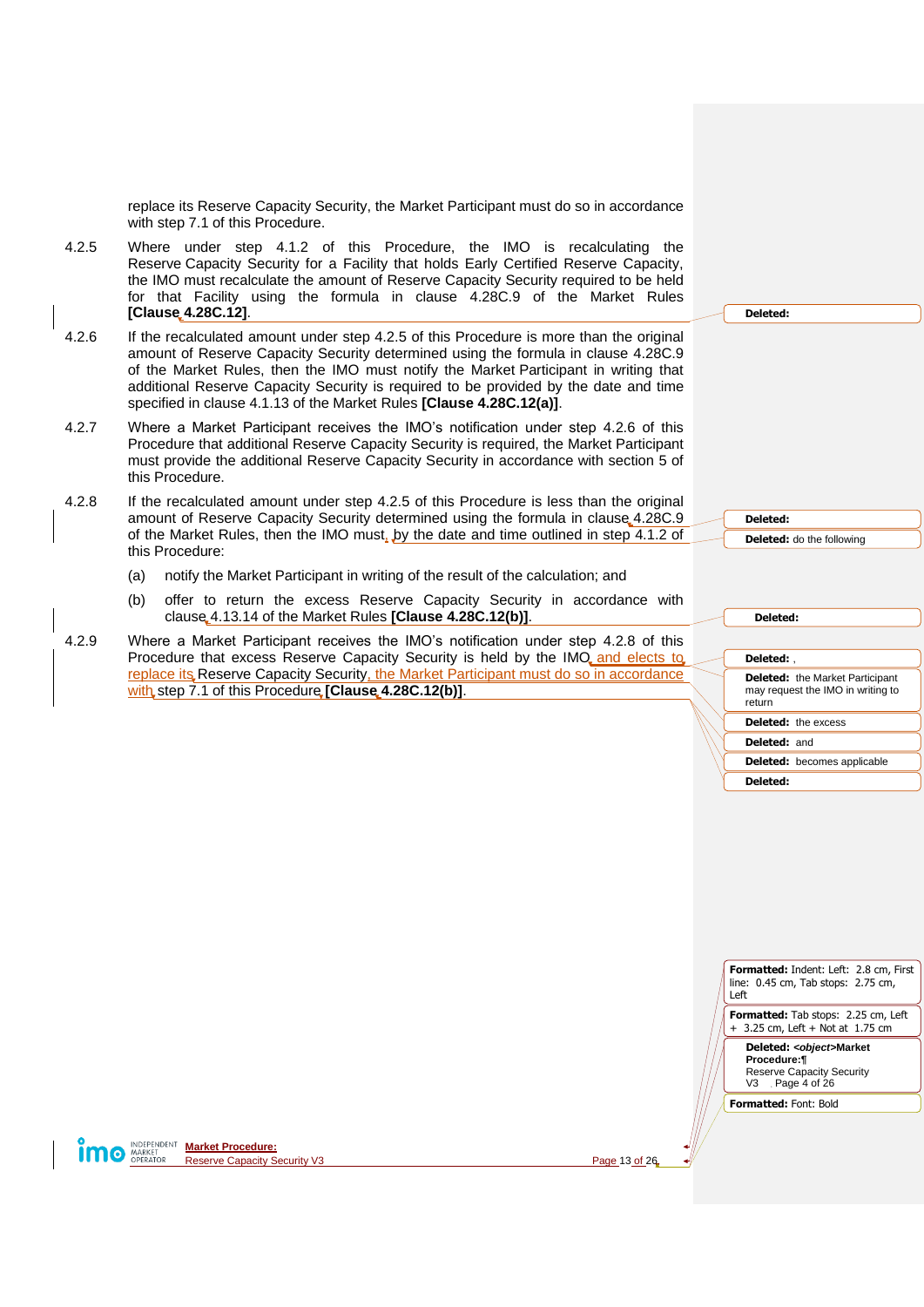# <span id="page-13-0"></span>**5 PROVISION OF RESERVE CAPACITY SECURITY**

<span id="page-13-2"></span>

#### <span id="page-13-1"></span>**5.1 Reserve Capacity Security Arrangements**

- 5.1.1 A Market Participant that is required to provide Reserve Capacity Security must ensure that its Reserve Capacity Security arrangement meets the requirements of clause 4.13.5 of the Market Rules **[Clause 4.13.1(a)]**.
- <span id="page-13-3"></span>5.1.2 A Market Participant must provide Reserve Capacity Security in the form of either a:
	- (a) guarantee or bank undertaking, in accordance with the process detailed in step [5.3](#page-14-1) of this Procedure and in accordance with clause 4.13.5(a) of the Market Rules; or
	- (b) Security Deposit in accordance with the process detailed in step [5.4](#page-15-0) of this Procedure and clause 4.13.5(b) of the Market Rules, if the IMO in its discretion has agreed to accept a Security Deposit and the Security Deposit is made on terms acceptable to the IMO.
- 5.1.3 A Market Participant must ensure that the contact details it submits for its Reserve Capacity Security arrangements are current at all times. This includes contact details for persons at the Treasury Corporation or the bank to be provided in the contact details of guarantee/bank undertakings form. The Market Participant must update these

| Deleted:                                        |
|-------------------------------------------------|
|                                                 |
|                                                 |
|                                                 |
| Deleted:                                        |
|                                                 |
|                                                 |
| <b>Formatted:</b> Indent: Left: 2.8 cm, First   |
| line: 0.45 cm, Tab stops: 2.75 cm,<br>Left      |
|                                                 |
| <b>Formatted:</b> Tab stops: 2.25 cm, Left      |
| + 3.25 cm, Left + Not at 1.75 cm                |
| Deleted: <object>Market</object>                |
| Procedure:¶<br><b>Reserve Capacity Security</b> |
| V3 Page 4 of 26                                 |
| <b>Formatted: Font: Bold</b>                    |
|                                                 |
|                                                 |



**MODEPENDENT Market Procedure:** Reserve Capacity Security V3 Page 14 of 26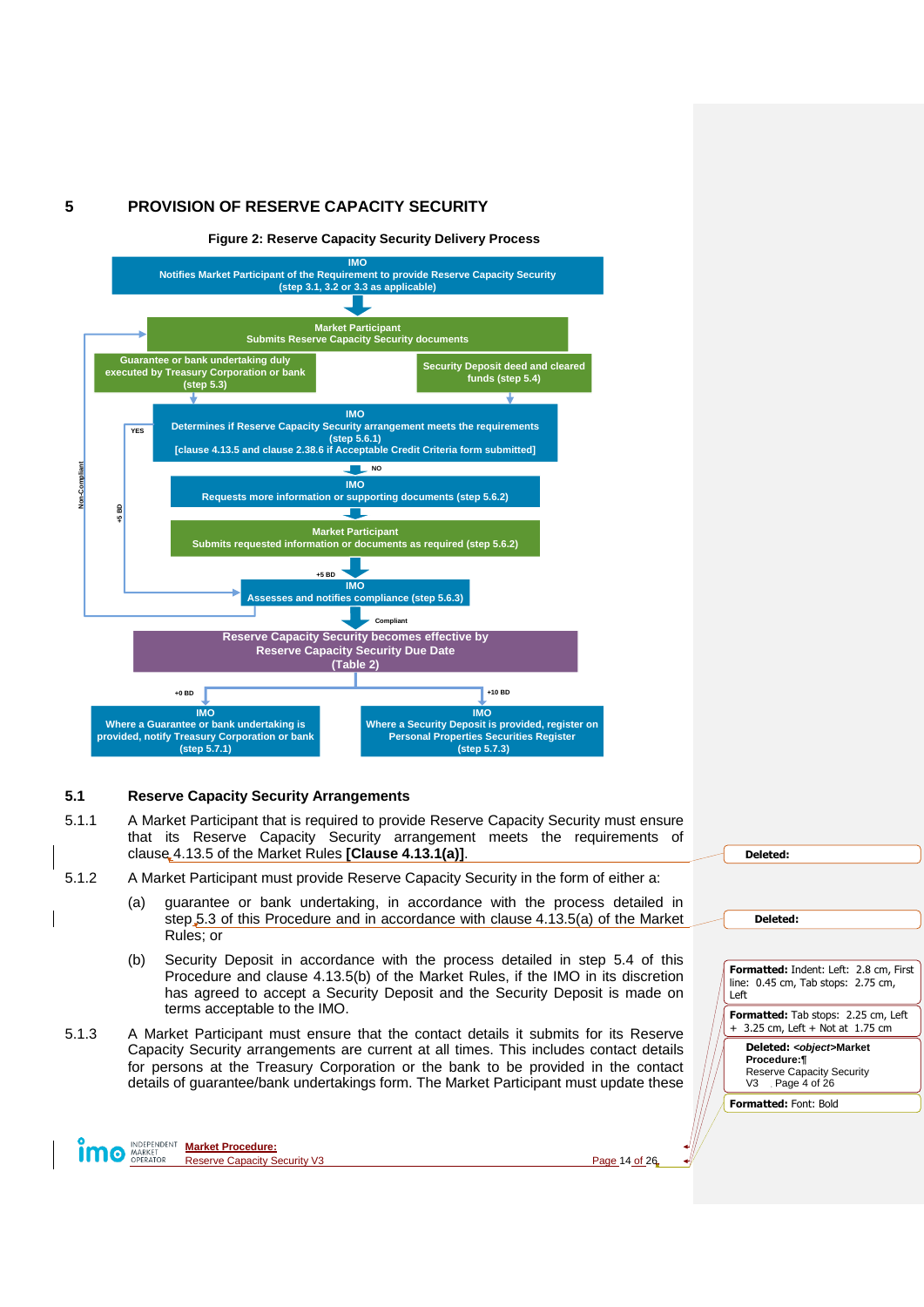contact details by completing the change of contact details form and emailing it to [accounts@imowa.com.au.](mailto:accounts@imowa.com.au)

5.1.4 A Market Participant must ensure that the Reserve Capacity Security arrangement provided under step [5.1.2](#page-13-3) of this Procedure does not have a specified end date which is prior to the Compliance Date.

#### <span id="page-14-0"></span>**5.2 Failure to Provide Reserve Capacity Security**

- 5.2.1 For a Facility that was assigned Certified Reserve Capacity (conditional or otherwise) under clauses 4.11 or 4.9.5 of the Market Rules and the conditions to provide Reserve Capacity Security under step [2.1](#page-6-2) of this Procedure were met, if the Market Participant in respect of that Facility fails to provide the required amount of Reserve Capacity Security by the Reserve Capacity Due Date (as applicable), the Certified Reserve Capacity assigned to that Facility will lapse **[Clause 4.13.9]**.
- 5.2.2 For a Facility that was assigned Early Certified Reserve Capacity under clause 4.28C of the Market Rules and the conditions to provide Reserve Capacity Security under step [2.1](#page-6-2) of this Procedure were met, if the Market Participant in respect of that Facility fails to provide the required amount of Reserve Capacity Security by the Reserve Capacity Due Date (as applicable), the Early Certified Reserve Capacity assigned to that Facility will lapse **[Clause 4.28C.8A]**.
- 5.2.3 Where the Certified Reserve Capacity assigned to a Facility lapses due to the failure to provide Reserve Capacity Security, the IMO must notify the Market Participant in relation to that Facility, in writing as soon as practicable, that for the relevant Reserve Capacity Cycle:
	- (a) the Certified Reserve Capacity has lapsed; and
	- (b) the Facility will not be assigned any Capacity Credits.

#### <span id="page-14-1"></span>**5.3 Submitting Guarantees or Bank Undertakings**

- 5.3.1 On receiving the IMO's notification that Reserve Capacity Security must be provided in steps [3.1.1,](#page-8-5) [3.2.1](#page-8-6) or [3.3.1](#page-9-1) of this Procedure as applicable, a Market Participant must download a copy of the following documents from the Market Web Site:
	- (a) proforma deed for a guarantee or bank undertaking, as applicable; and
	- (b) Acceptable Credit Criteria form (this is required if the Treasury Corporation or bank is not on the list of entities meeting the Acceptable Credit Criteria, as published on the Market Web Site).

#### <span id="page-14-2"></span>5.3.2 A Market Participant must then submit to the IMO a signed original hard copy of:

- (a) the guarantee or bank undertaking, as applicable, which:
	- i. is for the most recently calculated Reserve Capacity Security amount under clauses 4.13.2(a), 4.13.2(b) or 4.28C.9 (for Early Certified Reserve Capacity) as applicable;
	- ii. is in the form approved by the IMO and published on the Market Web Site; and
	- iii. has been executed by a Treasury Corporation (in the case of a guarantee) or a bank (in the case of a bank undertaking), that meets the Acceptable Credit Criteria; and
	- (b) the Acceptable Credit Criteria form for the Reserve Capacity Security provider (if applicable), completed in accordance with step [5.5](#page-16-0) of this Procedure.
- 5.3.3 The IMO must not accept a proforma deed that does not meet the criteria in step [5.3.2\(a\)](#page-14-2) of this Procedure.



**Market Procedure: O MARKET** Reserve Capacity Security V3 Page 15 of 26

**Deleted:** non-provision of

**Deleted:** to provide

**Deleted:** proforma deed for

**Formatted:** Indent: Left: 2.8 cm, First line: 0.45 cm, Tab stops: 2.75 cm, Left

**Formatted:** Tab stops: 2.25 cm, Left + 3.25 cm, Left + Not at 1.75 cm

**Deleted:** *<object>***Market Procedure:¶** Reserve Capacity Security V3 Page 4 of 26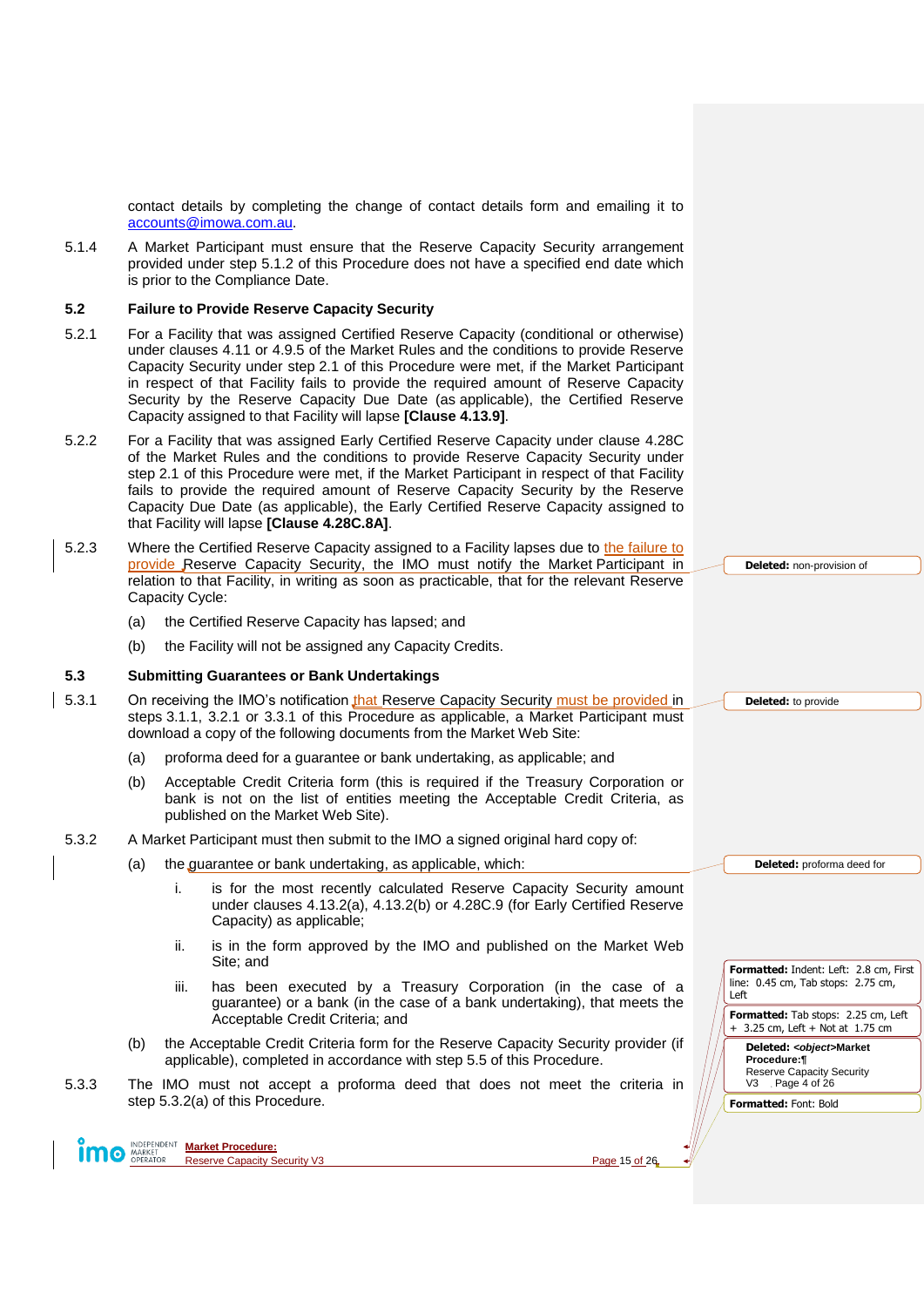- 5.3.4 At the same time as providing the guarantee or bank undertaking to the IMO, a Market Participant must also provide to the IMO:
	- (a) a completed contact details of guarantee/bank undertakings form which provides the contact details of at least two individuals representing the Market Participant and two individuals representing the Treasury Corporation or bank for the IMO to contact when drawing upon its Reserve Capacity Security; and
	- (b) any procedure that the Treasury Corporation or bank requires the IMO to follow when drawing upon the Reserve Capacity Security.
- 5.3.5 The Market Participant must provide a hard copy of the guarantee or bank undertaking to the IMO either in person or by courier or registered mail, requiring a signature on receipt.

#### <span id="page-15-0"></span>**5.4 Submitting Security Deposits**

- <span id="page-15-1"></span>5.4.1 On receiving the IMO's notification to provide Reserve Capacity Security in steps [3.1.1,](#page-8-5) [3.2.1](#page-8-6) or [3.3.1](#page-9-1) of this Procedure, a Market Participant providing a Security Deposit as a Reserve Capacity Security arrangement must request the IMO's agreement to accept the Security Deposit in writing.
- <span id="page-15-2"></span>5.4.2 Upon receiving the request under step [5.4.1](#page-15-1) of this Procedure, the IMO must notify the Market Participant in writing whether a Security Deposit is an acceptable alternative and the terms under which the Security Deposit deed will be acceptable to the IMO.
- 5.4.3 If the IMO has notified the Market Participant under step [5.4.2](#page-15-2) that a Security Deposit is not acceptable, then the Market Participant must provide Reserve Capacity Security in the form of a guarantee or bank undertaking, in accordance with step [5.3](#page-14-1) of this Procedure.
- 5.4.4 If the IMO has notified the Market Participant under step [5.4.2](#page-15-2) that a Security Deposit is acceptable, then the Market Participant must download a copy of the following documents from the Market Web Site:
	- (a) proforma deed for Security Deposit for Reserve Capacity Security or proforma deed for Security Deposit for Reserve Capacity Security (provided by third party) as applicable; and
	- (b) Security Deposit instructions.
- <span id="page-15-3"></span>5.4.5 A Market Participant must then submit a signed original hard copy of the completed Security Deposit deed to the IMO which:
	- (a) is in the form approved by the IMO and published on the Market Web Site; and
	- (b) has been executed by or on behalf of the Market Participant.
- 5.4.6 The IMO must not accept a proforma deed that does not meet the criteria in step [5.4.5](#page-15-3) of this Procedure.
- 5.4.7 A Market Participant providing Reserve Capacity Security in the form of a Security Deposit must provide the amount of the Reserve Capacity Security in cleared funds by 5:00 PM on the date on which the accompanying Security Deposit deed is made, in accordance with the Security Deposit instructions.
- 5.4.8 The Market Participant must provide a hard copy of the Security Deposit deed to the IMO either in person or by courier or registered mail, requiring a signature on receipt.
- 5.4.9 The IMO must sign the original of the Security Deposit deed and return a copy of the signed original to the Market Participant.

**Deleted:** as specified in

**Formatted:** Indent: Left: 2.8 cm, First line: 0.45 cm, Tab stops: 2.75 cm, Left

**Formatted:** Tab stops: 2.25 cm, Left + 3.25 cm, Left + Not at 1.75 cm

**Deleted:** *<object>***Market Procedure:¶** Reserve Capacity Security V3 Page 4 of 26

**Formatted:** Font: Bold

**MOREPENDENT Market Procedure:**<br> **MARKET DPERATOR**<br> **Reserve Capacity S** Reserve Capacity Security V3 **Page 16** of 26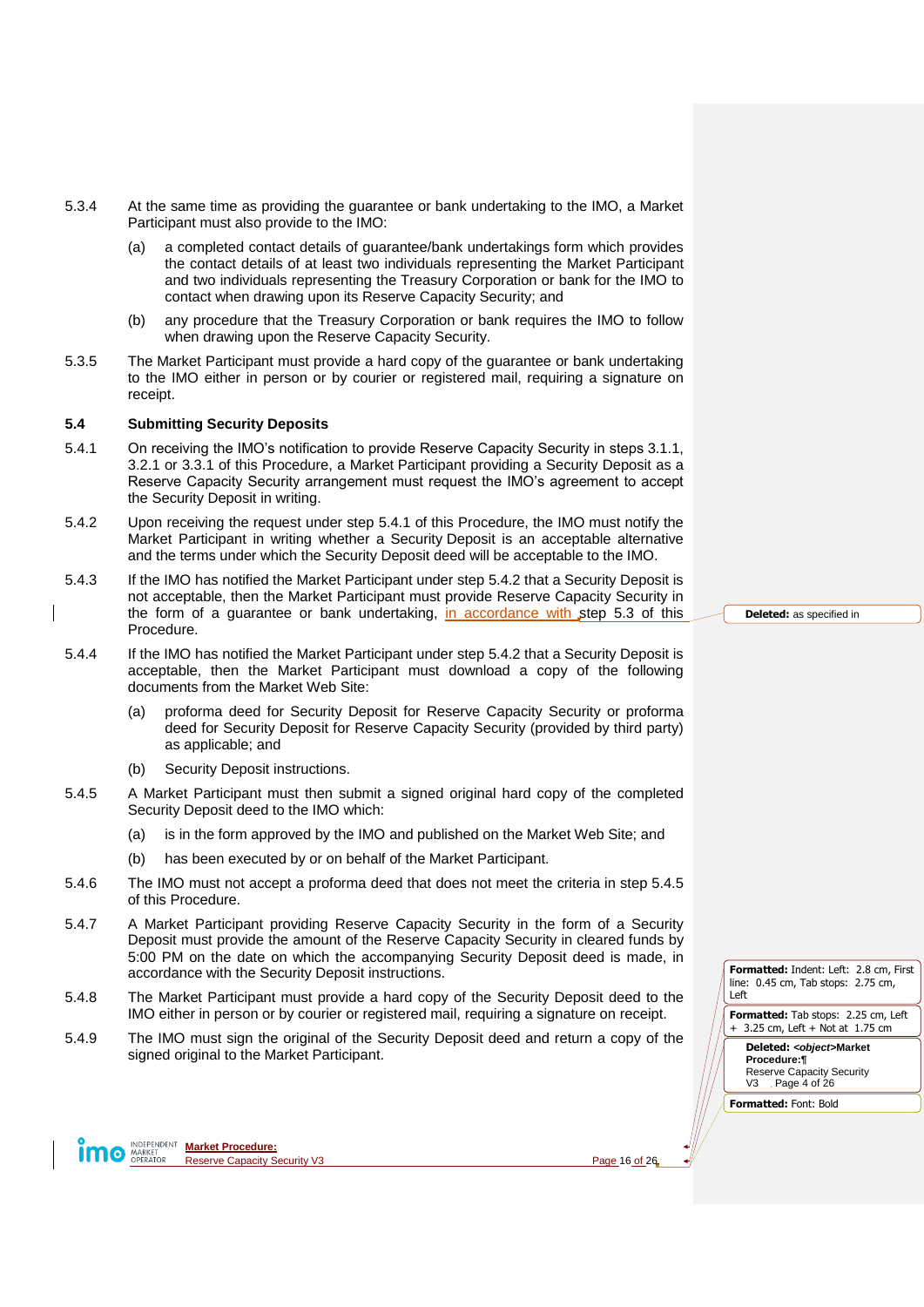#### <span id="page-16-0"></span>**5.5 Completing the Acceptable Credit Criteria Form**

- <span id="page-16-3"></span>5.5.1 Where a Market Participant provides a Reserve Capacity Security in the form of a guarantee or bank undertaking and the Reserve Capacity Security provider is not included on the current list of entities meeting the Acceptable Credit Criteria, the Market Participant must arrange for the completion of an Acceptable Credit Criteria form, providing evidence that the entity providing the Reserve Capacity Security meets the Acceptable Credit Criteria outlined in clause 2.38.6 of the Market Rules.
- 5.5.2 A Market Participant required to complete the Acceptable Credit Criteria form under step [5.5.1](#page-16-3) of this Procedure must do so in accordance with step 4.1 of the Market Procedure: Prudential Requirements.
- 5.5.3 For the purposes of this Procedure, all occurrences of Credit Support in step 4.1 of the Market Procedure: Prudential Requirements must be read as Reserve Capacity Security.
- <span id="page-16-4"></span>5.5.4 In accordance with clause 2.38.7 of the Market Rules, the IMO must publish and maintain on the Market Web Site, a list of entities meeting the Acceptable Credit Criteria.
- 5.5.5 The IMO must fulfil its obligations under step [5.5.4](#page-16-4) by following step 4.2 of the Market Procedure: Prudential Requirements.

#### <span id="page-16-1"></span>**5.6 The IMO's Process of Reviewing Reserve Capacity Security Arrangements**

- <span id="page-16-5"></span>5.6.1 On receiving completed documentation for Reserve Capacity Security from a Market Participant, the IMO must review the Reserve Capacity Security arrangement to:
	- (a) determine whether it is compliant with clause 4.13.5(a) of the Market Rules and step [5.3](#page-14-1) of this Procedure, if the arrangement is in the form of a guarantee or bank undertaking; or
	- (b) determine whether it is compliant with the terms determined by the IMO under clause 4.13.5(b) of the Market Rules and step [5.4](#page-15-0) of this Procedure, if the arrangement is in the form of a Security Deposit.
- <span id="page-16-6"></span>5.6.2 The IMO may at its discretion, request more information from the Market Participant to support its Reserve Capacity Security arrangement, by a Due Date determined and notified by the IMO. The Market Participant must provide the relevant information by that Due Date.
- 5.6.3 Within five Business Days of the later of the dates on which the IMO receives completed documents under steps [5.6.1](#page-16-5) and [5.6.2](#page-16-6) of this Procedure, the IMO must notify the Market Participant in writing that the Reserve Capacity Security arrangement is either:
	- (a) compliant with the Market Rules and this Procedure; or
	- (b) not compliant with the Market Rules and/or this Procedure and provide reasons as to why the Reserve Capacity Security is not compliant.
- <span id="page-16-8"></span>5.6.4 If a Market Participant receives a notification of non-compliance under step [5.6.3\(b\)](#page-16-7) of this Procedure, the Market Participant must re-submit a Reserve Capacity Security arrangement that is compliant with clause 4.13.5 of the Market Rules and step [5.1](#page-13-1) of this Procedure.
- <span id="page-16-2"></span>**5.7 Further Steps by the IMO with respect to Reserve Capacity Security Arrangements**
- <span id="page-16-9"></span>5.7.1 Where the Reserve Capacity Security arrangement is a guarantee or bank undertaking, then at the same time as the IMO issues a notice of compliance to the Market

**Market Procedure: O** MARKET Reserve Capacity Security V3 **Page 17** of 26

**Formatted:** Outline numbered + Level:  $3 +$  Numbering Style: 1, 2, 3, + Start at: 1 + Alignment: Left + Aligned at: 0 cm + Indent at: 1.7 cm

<span id="page-16-7"></span>**Formatted:** Indent: Left: 2.8 cm, First line: 0.45 cm, Tab stops: 2.75 cm, Left

**Formatted:** Tab stops: 2.25 cm, Left + 3.25 cm, Left + Not at 1.75 cm

**Deleted:** *<object>***Market Procedure:¶** Reserve Capacity Security V3 Page 4 of 26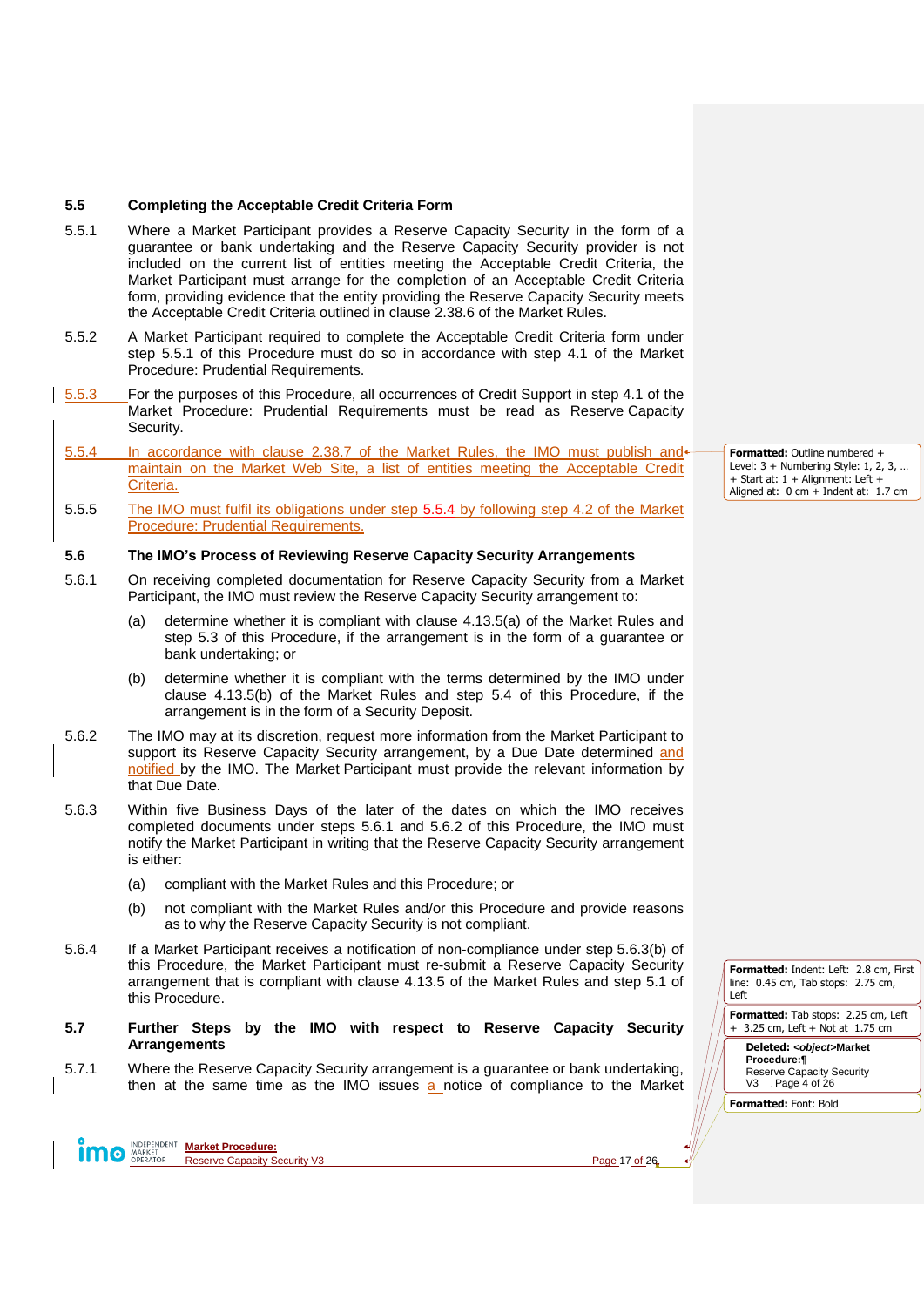Participant in step [5.6.3\(a\)](#page-16-8) of this Procedure, the IMO must also notify the Treasury Corporation or the bank, as applicable, in writing, that the arrangement has been provided in accordance with clause 4.13.5(a) of the Market Rules and this Procedure.

- 5.7.2 After the IMO notifies the Market Participant and the Treasury Corporation or the bank, as applicable, in step [5.7.1](#page-16-9) of this Procedure, the IMO must place the completed guarantee or bank undertaking in a bank safe box, as soon as practicable.
- <span id="page-17-3"></span>5.7.3 Where the Reserve Capacity Security arrangement is provided as a Security Deposit, then within 10 Business Days of the required amount of cleared funds having been received by the IMO, the IMO must complete the process for registration of the security interest on the Personal Property Securities Register in accordance with the Personal Property Securities Act 2009 (Cth)<sup>2</sup>. As part of this process, the IMO must deduct any fees incurred in registering the security interests from the balance of the Security Deposit and send a notice of the verification statement containing the details of the registration to the Reserve Capacity Security provider and the Market Participant, as soon as practicable.
- 5.7.4 Upon completion of step [5.7.3](#page-17-3) of this Procedure, the IMO must place the completed Security Deposit deed in a bank safe box, as soon as practicable.

#### <span id="page-17-0"></span>**5.8 Holding Security Deposits and Associated Costs**

- 5.8.1 Where the IMO receives Reserve Capacity Security in the form of a Security Deposit, it must:
	- (a) invest any Security Deposit payments on behalf of the relevant Market Participant; and
	- (b) maintain individual accounts for each Market Participant's Security Deposits separate from any IMO operating funds accounts.
- 5.8.2 The IMO must credit the interest earned daily at the IMO Deposit Rate on the balance of the Security Deposit to the relevant Market Participant's bank account on a monthly basis and deduct any costs and fees associated with holding the Security Deposit from the balance of the Security Deposit, including bank fees and charges **[Clause 4.13.6]**.
- 5.8.3 The IMO may provide written advice to a Market Participant on a monthly basis regarding the interest earned at the IMO Deposit Rate and the deduction of any accrued costs and fees.

# <span id="page-17-1"></span>**6 MAINTENANCE OF RESERVE CAPACITY SECURITY**

#### <span id="page-17-2"></span>**6.1 Requirement to Maintain Reserve Capacity Security with the IMO**

**6.1.1** Where a Market Participant's Reserve Capacity Security is due to expire or cease to have effect for any reason and the Market Participant will continue to have an obligation to ensure the IMO holds Reserve Capacity Security, then the Market Participant must provide replacement Reserve Capacity Security that becomes

**Market Procedure: O** MARKET Reserve Capacity Security V3 **Page 18 of 26** 

 $\overline{a}$ 

**Formatted:** Indent: Left: 2.8 cm, First line: 0.45 cm, Tab stops: 2.75 cm, Left

**Formatted:** Tab stops: 2.25 cm, Left + 3.25 cm, Left + Not at 1.75 cm

**Deleted:** *<object>***Market Procedure:¶** Reserve Capacity Security V3 Page 4 of 26

<sup>2</sup> The *Personal Property Securities Act 2009* (Cth) enables any person to register its security interests on the Personal Property Securities Register (Register). The Register is a real-time electronic notice board which allows individuals and organisations to search and register security interests in personal property and organisations to search and register security interests in personal property (see <http://www.ppsr.gov.au/Pages/ppsr.aspx> for more information). For the purposes of the Act, any cash in a bank account (Security Deposit) under the control of the IMO pursuant to a Security Deposit deed that is provided to the IMO for the purposes of Credit Support (clause 2.38.4(b) of the Market Rules) or Reserve Capacity Security (clause 4.13.5(b) of the Market Rules), is a form of 'personal property'. The IMO's interest in the Security Deposit is a 'security interest', and the Security Deposit deed secures payment and performance obligations of a Market Participant.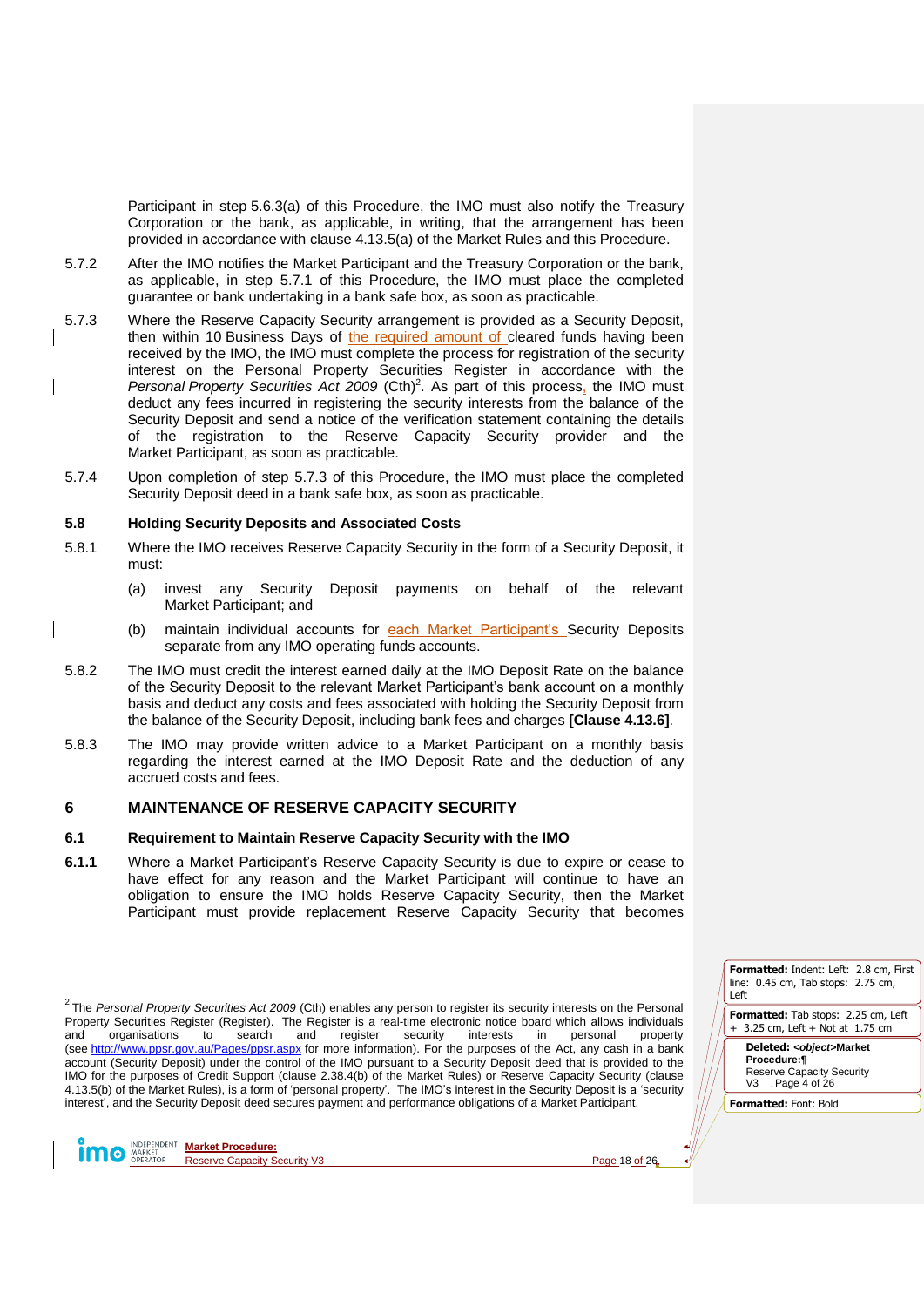effective at or prior to the expiry of the existing Reserve Capacity Security **[Clause 4.13.3]**.

- <span id="page-18-4"></span><span id="page-18-2"></span>6.1.2 Where a Market Participant becomes aware that its Reserve Capacity Security is affected by any of the circumstances as outlined in ste[p 6.1.4](#page-18-0) of the Procedure, it must:
	- (a) notify the IMO in writing immediately; and
	- (b) provide duly effective replacement Reserve Capacity Security in an amount not less than its most recently calculated amount under clause 4.13.2 of the Market Rules, before the end of the next Business Day or within any longer period that the IMO has approved in writing under step [6.1.6](#page-18-1) **[Clause 4.13.4]**.
- <span id="page-18-5"></span><span id="page-18-3"></span>6.1.3 Where the IMO becomes aware of any circumstance (as outlined in step [6.1.4](#page-18-0) of this Procedure) in relation to a Market Participant, it must:
	- (a) notify the Market Participant in writing immediately; and
	- (b) require the Market Participant to provide duly effective replacement Reserve Capacity Security in an amount not less than its most recently calculated amount under clause 4.13.2, before the end of the next Business Day or within any longer period that the IMO has approved in writing under step [6.1.6](#page-18-1) **[Clause 4.13.4]**.
- <span id="page-18-0"></span>6.1.4 For the purposes of clause 4.13.4 of the Market Rules, circumstances that may require replacement Reserve Capacity Security in step [6.1.2](#page-18-2) or [6.1.3](#page-18-3) include, but are not limited to where:
	- (a) existing Reserve Capacity Security is no longer current or valid;
	- (b) the Reserve Capacity Security provider no longer meets any one of the Acceptable Credit Criteria;
	- (c) the Reserve Capacity Security provider ceases to or threatens to cease to carry on providing Reserve Capacity Security in relation to the Market Participant; or
	- (d) the Reserve Capacity Security provider in relation to the Market Participant becomes insolvent or is dissolved.
- <span id="page-18-6"></span>6.1.5 A Market Participant requesting the IMO to provide the replacement Reserve Capacity Security after the end of the next Business Day under steps [6.1.2\(b\)](#page-18-4) or [6.1.3\(b\),](#page-18-5) must request an extension of the Due Date for providing replacement Reserve Capacity Security in writing.
- <span id="page-18-1"></span>6.1.6 The IMO may, in its absolute discretion, approve or reject a Market Participant's request for an extension in step [6.1.5.](#page-18-6) The IMO must provide its decision in writing to the Market Participant as soon as practicable **[Clause 4.13.4(c)]**.

**Formatted:** Indent: Left: 2.8 cm, First line: 0.45 cm, Tab stops: 2.75 cm, Left **Formatted:** Tab stops: 2.25 cm, Left

+ 3.25 cm, Left + Not at 1.75 cm **Deleted:** *<object>***Market Procedure:¶**

Reserve Capacity Security V3 Page 4 of 26

**Formatted:** Font: Bold

**Market Procedure:**<br> **MARKET Market Procedure:**<br> **Market Reserve Capacity S** Reserve Capacity Security V3 Page 19 of 26

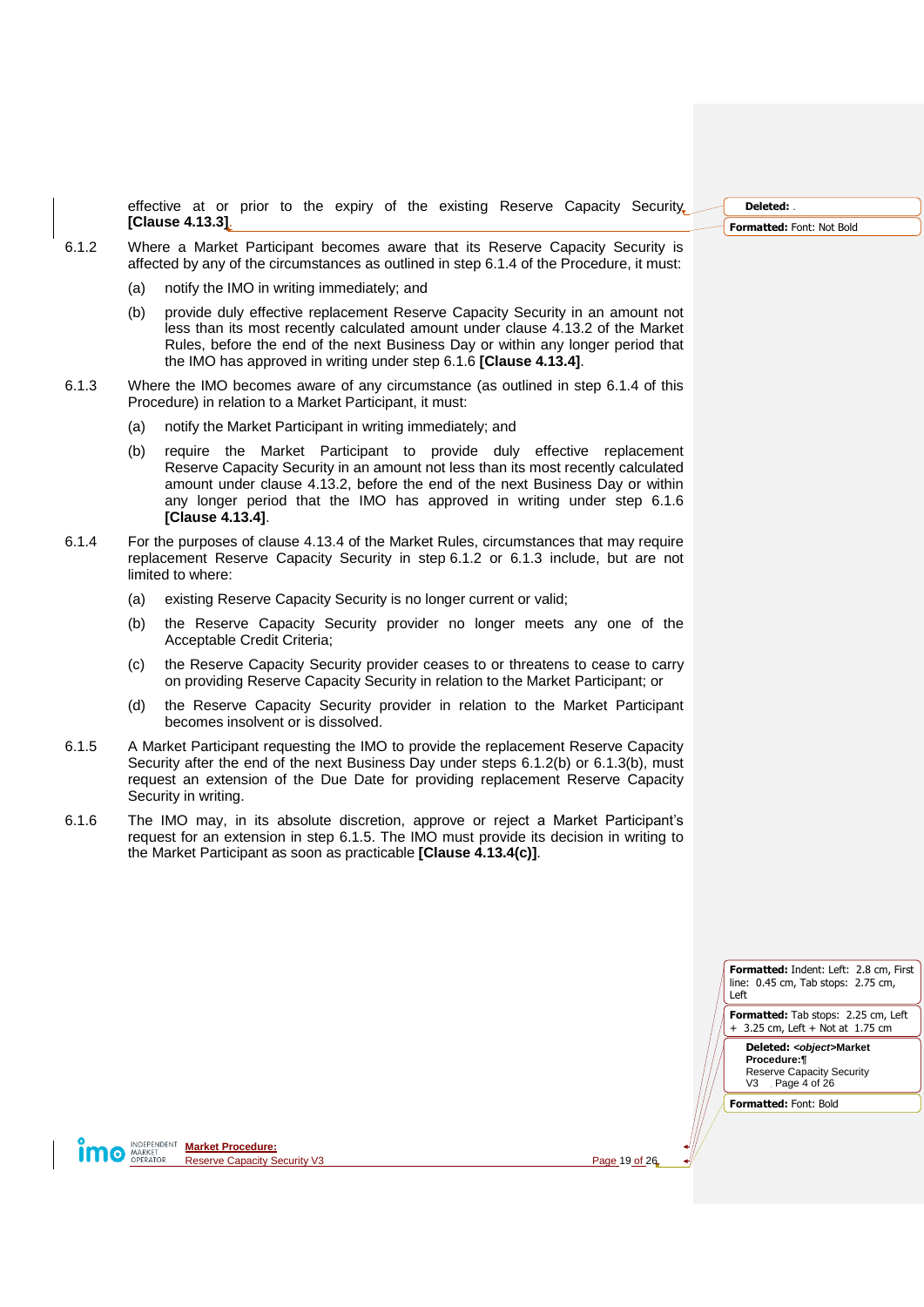# <span id="page-19-2"></span><span id="page-19-0"></span>**7 REPLACEMENT OF RESERVE CAPACITY SECURITY**

**Figure 3: Replacing and Exchanging Reserve Capacity Security**



# <span id="page-19-1"></span>**7.1 A Market Participant's Notification of Replacing its Reserve Capacity Security when the IMO Holds Excess**

<span id="page-19-3"></span>

| 7.1.1 | Where a Market Participant receives the IMO's notification under step 4.2.4                                                                                                                                                                                                                               |  | <b>Deleted: 4.2.2</b>                                                                          |
|-------|-----------------------------------------------------------------------------------------------------------------------------------------------------------------------------------------------------------------------------------------------------------------------------------------------------------|--|------------------------------------------------------------------------------------------------|
|       | (for Certified Reserve Capacity) or step 4.2.9 (for Early Certified Reserve Capacity) that                                                                                                                                                                                                                |  | <b>Deleted: of this Procedure</b>                                                              |
|       | excess Reserve Capacity Security is held by the IMO, then the Market Participant may:                                                                                                                                                                                                                     |  | Deleted:                                                                                       |
|       | notify the IMO in writing of its intention to replace its Reserve Capacity Security; <sup>4</sup><br>(a)                                                                                                                                                                                                  |  | <b>Formatted: Heading 4</b>                                                                    |
| 7.1.2 | and                                                                                                                                                                                                                                                                                                       |  | Deleted:                                                                                       |
|       | request the IMO in writing to return the excess Reserve Capacity Security<br>(b)                                                                                                                                                                                                                          |  | Deleted:                                                                                       |
|       | [Clauses 4.13.2C and 4.28C.12(b)].                                                                                                                                                                                                                                                                        |  | <b>Formatted:</b> Indent: Left: 2.8 cm, First<br>line: 0.45 cm, Tab stops: 2.75 cm,<br>Left    |
|       | A Market Participant must include in its notification provided in step 7.1.1 of this<br>Procedure:<br>the form of replacement Reserve Capacity Security arrangement to be provided<br>(a)<br>and evidence that it will meet the requirements of clause 4.13.5 of the<br>Market Rules [Clause 4.13.2C(a)]; |  |                                                                                                |
|       |                                                                                                                                                                                                                                                                                                           |  | Formatted: Tab stops: 2.25 cm, Left                                                            |
|       |                                                                                                                                                                                                                                                                                                           |  | $+$ 3.25 cm, Left $+$ Not at 1.75 cm                                                           |
|       |                                                                                                                                                                                                                                                                                                           |  | Deleted: < object>Market<br>Procedure:¶<br><b>Reserve Capacity Security</b><br>V3 Page 4 of 26 |
|       |                                                                                                                                                                                                                                                                                                           |  | <b>Formatted: Font: Bold</b>                                                                   |
|       | INDEPENDENT Market Procedure:                                                                                                                                                                                                                                                                             |  |                                                                                                |

**Market Procedure: IIIIO** MARKET Reserve Capacity Security V3 Page 20 of 26

 $\mathcal{A}$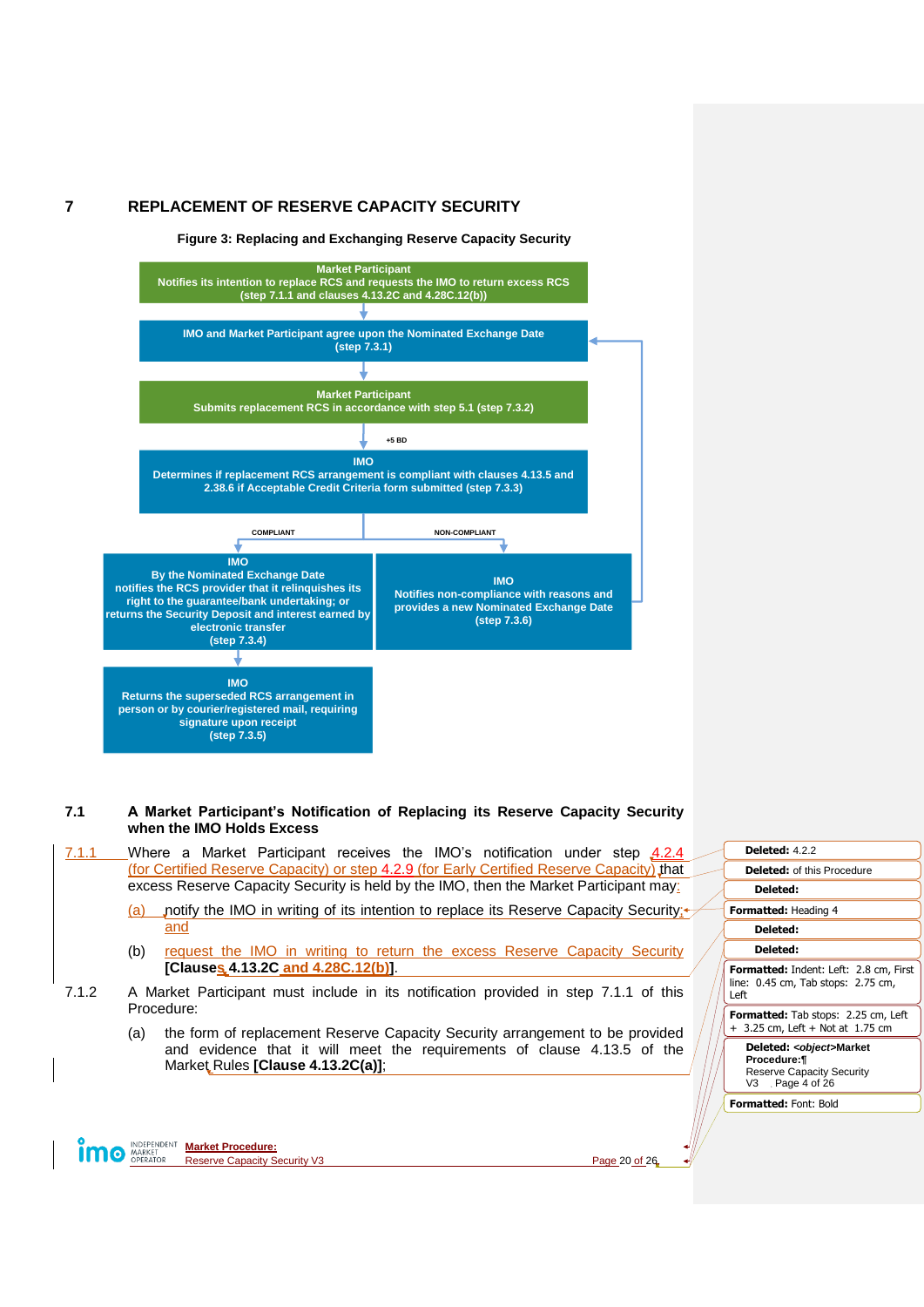- (b) the amount of the Reserve Capacity Security which must not be less than the recalculated amount under clause 4.13.2(b) or clause 4.28C.12 as applicable **[Clause 4.13.2C(b)]**; and
- <span id="page-20-3"></span>(c) a Nominated Exchange Date on which the IMO is requested to return the current Reserve Capacity Security to the Market Participant, where this date must be at least 10 Business Days after the date the Market Participant will provide its replacement Reserve Capacity Security arrangement to the IMO.

#### <span id="page-20-0"></span>**7.2 A Market Participant's Notification of Replacing a Reserve Capacity Security Arrangement**

- <span id="page-20-2"></span>7.2.1 A Market Participant may replace the Reserve Capacity Security arrangement provided (for example from a Security Deposit to a bank undertaking) by notifying the IMO in writing of its intention prior to the replacement.
- 7.2.2 A Market Participant must include in its notification provided in step [7.2.1](#page-20-2) of this Procedure:
	- (a) the form of replacement Reserve Capacity Security arrangement to be provided;
	- (b) evidence that the replacement Reserve Capacity Security arrangement will meet the requirements of clause 4.13.5 of the Market Rules; and
	- (c) a Nominated Exchange Date on which the IMO is requested to return the current Reserve Capacity Security to the Market Participant, where this date must be at least 10 Business Days after the date the Market Participant will provide its replacement Reserve Capacity Security arrangement to the IMO.

#### <span id="page-20-4"></span><span id="page-20-1"></span>**7.3 The Process for Replacing Reserve Capacity Security**

- 7.3.1 The IMO and the Market Participant must agree upon the Nominated Exchange Date notified by the Market Participant under step [7.1.2\(c\)](#page-20-3) or [7.2.2\(c\)](#page-20-4) of this Procedure.
- 7.3.2 The Market Participant must then submit to the IMO the replacement Reserve Capacity Security arrangement:
	- (a) in accordance with step [5.1](#page-13-1) of this Procedure;
	- (b) at least 10 Business Days before the agreed Nominated Exchange Date; and
	- (c) with a duly effective date that falls no less than five Business Days before the Nominated Exchange Date **[Clause 4.13.2C(c)]**.
- <span id="page-20-5"></span>7.3.3 Within five Business Days of receiving the completed replacement Reserve Capacity arrangement, the IMO must assess whether the arrangement is compliant with clauses 4.13.5 and 2.38.6 (if Acceptable Credit Criteria form was submitted) of the Market Rule[s.](#page-16-5)
- <span id="page-20-6"></span>7.3.4 If the IMO assesses the replacement Reserve Capacity Security arrangement as compliant under step [7.3.3,](#page-20-5) the IMO must, by the Nominated Exchange Date, either:
	- (a) notify the Reserve Capacity Security provider and the relevant Market Participant in writing that it relinquishes any rights to Draw Upon the superseded Reserve Capacity Security, where it is a guarantee or bank undertaking **[Clause 4.13.14(d)]**; or
	- (b) return the cash deposit plus any interest earned by electronic cash transfer to the Market Participant's nominated bank account, where the superseded Reserve Capacity Security is a Security Deposit **[Clause 4.13.14(c)]**.

**Formatted:** Indent: Left: 2.8 cm, First line: 0.45 cm, Tab stops: 2.75 cm, Left **Formatted:** Tab stops: 2.25 cm, Left + 3.25 cm, Left + Not at 1.75 cm **Deleted:** , on **Deleted:** either **Formatted:** Heading 4 **Deleted:** / **Formatted:** Font: Bold **Formatted:** Font: Bold **Formatted:** Font: Bold

**Deleted:** ste[p 5.6.1](#page-16-5) of this

Procedure

**Deleted:** *<object>***Market Procedure:¶** Reserve Capacity Security V3 Page 4 of 26

**Formatted:** Font: Bold

**Market Procedure: O** MARKET Reserve Capacity Security V3 Page 21 of 26

**Deleted:** arrangement

**Deleted:** arrangement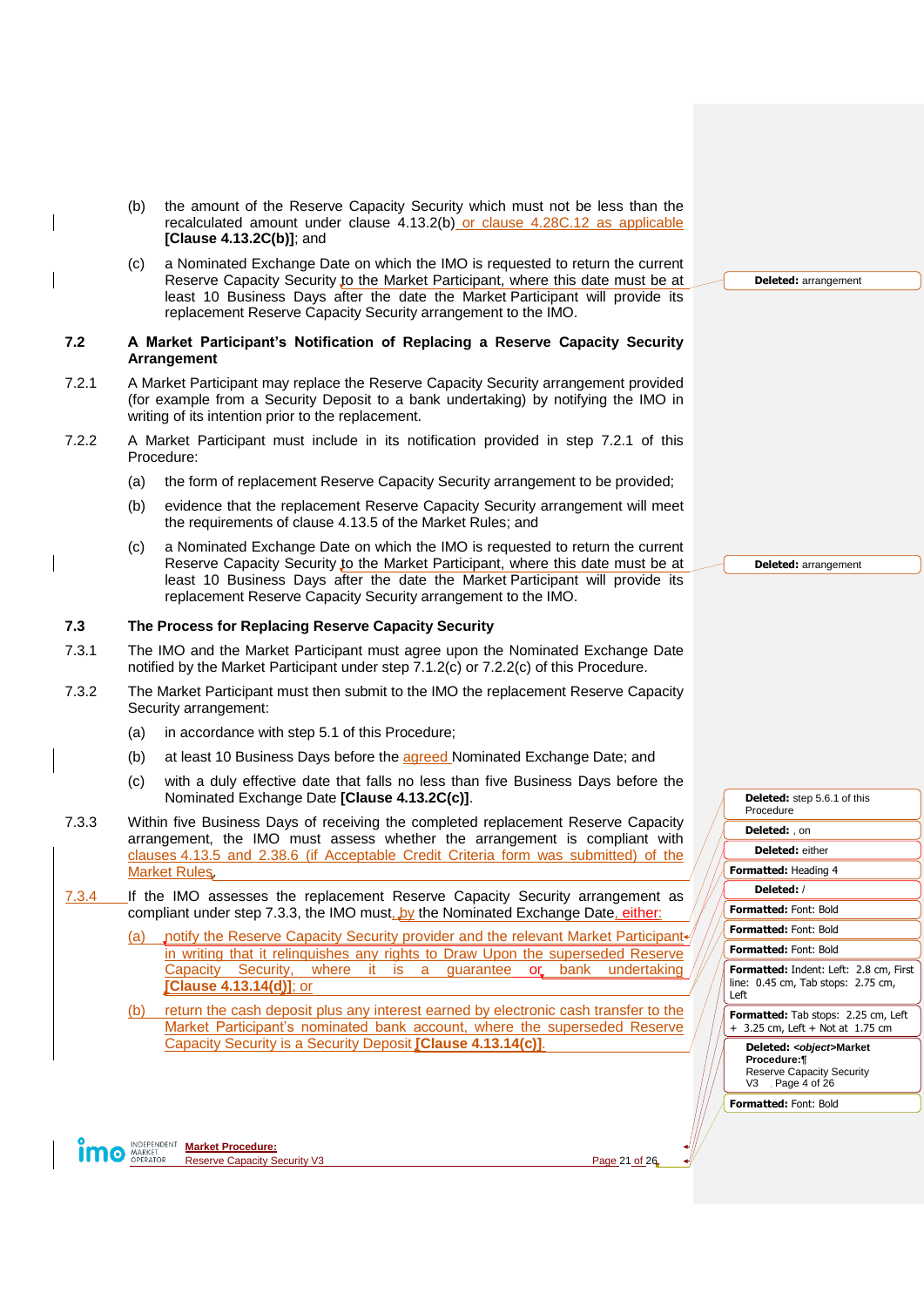7.3.5 As soon as practicable after step [7.3.4,](#page-20-6) the IMO must return the superseded Reserve Capacity Security:

(a) either in person to the Market Participant's Authorised Officer; or

(b) by courier or registered mail requiring signature on receipt.

- 7.3.6 If the IMO assesses the replacement Reserve Capacity Security arrangement as non-compliant under ste[p 7.3.3,](#page-20-5) the IMO must:
	- (a) notify the Market Participant of the decision in writing with reasons; and
	- (b) provide a new Nominated Exchange Date to allow the Market Participant to resubmit its replacement Reserve Capacity Security arrangement in accordance with step [7.1](#page-19-1) of this Procedure.

# <span id="page-21-0"></span>**8 RETURN OF RESERVE CAPACITY SECURITY**

<span id="page-21-2"></span>

# <span id="page-21-1"></span>**8.1 Ninety Percent Test for Return of Reserve Capacity Security**

- <span id="page-21-3"></span>8.1.1 A Market Participant that has provided Reserve Capacity Security must meet the following conditions for the return of its Reserve Capacity Security after the end of the relevant Capacity Year:
	- (a) either:
		- i. the Facility has operated to a level which is at least equivalent to its Required Level, adjusted to 90 percent of the level of Capacity Credits specified in clause 4.20.5A of the Market Rules, in at least two Trading Intervals before the end of the relevant Capacity Year; or
		- ii. the Market Participant for that Facility has provided the IMO a report under clause 4.13.10C of the Market Rules, which specifies that the Facility can operate at a level which is at least equivalent to its Required Level, adjusted to 90 percent of the level of Capacity Credits specified in clause 4.20.5A of the Market Rules; and
	- (b) the Facility must be in Commercial Operation as determined by the IMO under step [8.4](#page-23-0) and clause 4.13.10B of the Market Rules **[Clause 4.13.10]**.





<span id="page-21-4"></span>**Market Procedure: O** MARKET Reserve Capacity Security V3 Page 22 of 26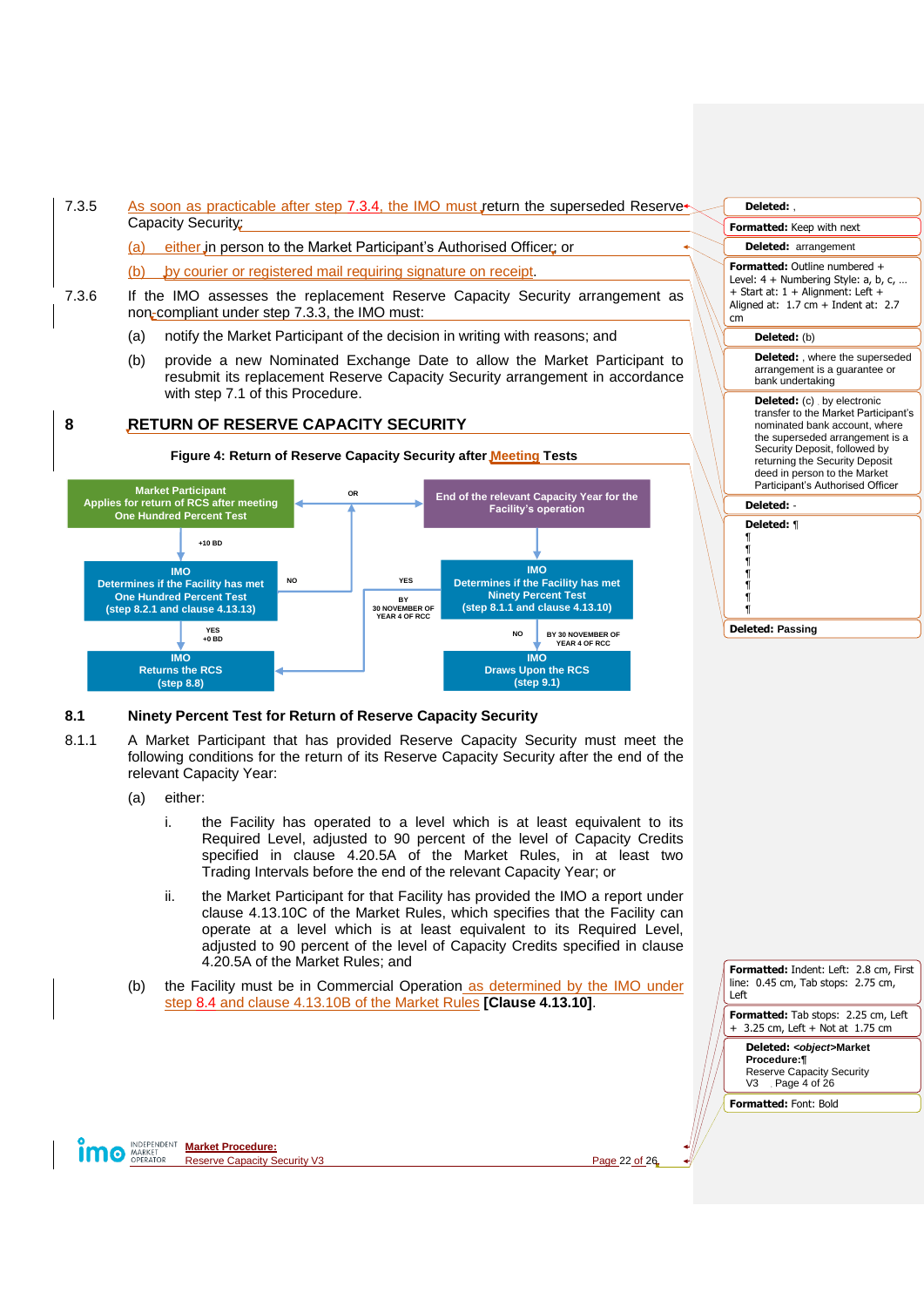#### <span id="page-22-0"></span>**8.2 One Hundred Percent Test for Return of Reserve Capacity Security**

- <span id="page-22-2"></span>8.2.1 A Market Participant that has provided Reserve Capacity Security must meet the following conditions to apply to the IMO for the return of its Reserve Capacity Security at any time before the end of the relevant Capacity Year:
	- (a) the Facility must have operated at a level equivalent to its Required Level, adjusted to 100 percent of the level of Capacity Credits specified in clause 4.20.5A of the Market Rules, in at least two Trading Intervals before the end of the relevant Capacity Year; and
	- (b) the Facility must be in Commercial Operation as determined by the IMO under step [8.4](#page-23-0) and clause 4.13.10B of the Market Rules **[Clause 4.13.13]**.

#### <span id="page-22-3"></span><span id="page-22-1"></span>**8.3 Determining Required Level**

- 8.3.1 For the purposes of clause 4.13.10(a) or 4.13.13(a) of the Market Rules and step [8.1.1\(a\)](#page-21-3) or [8.2.1\(a\)](#page-22-2) of this Procedure, the IMO must determine the Required Level (which for an upgraded Facility is calculated for the Facility as a whole) for each Facility in accordance with the following:
	- (a) for Certified Reserve Capacity assigned to Scheduled Generators under clause 4.11.1(a) of the Market Rules, the Required Level in Trading Interval t is:

$$
\frac{CC_{int} \times TDC(Temp(t))}{TDC(41^{\circ}C)}
$$

Where:

 $CC_{int}$  is the number of Capacity Credits initially assigned under clause 4.20.5A of the Market Rules;

 $\mathcal{J}DC(Temp(t))$  is the Facility output indicated in the Temperature Dependence Curve at temperature Temp(t);

 $Temp(t)$  is the temperature during Trading Interval t measured according to the method specified in the Standing Data for the Facility;  $TDC(Temp)$  and

 $TDC(41^{\circ}C)$  is the Facility output indicated in the Temperature Dependence Curve at a temperature of 41˚C.

(b) for Certified Reserve Capacity assigned to a Scheduled Generator or a Non-Scheduled Generator under clause 4.11.2(b), the Required Level in Trading Interval t is:

$$
\frac{RL_{CRC} \times CC_{int}}{CRC}
$$

**Deleted:** ¶ Where: ¶**Formatted:** Indent: Left: 2.8 cm, First  $RL_{CRC}$  is the Required Level for the Facility provided under clause 4.11.3B of the line: 0.45 cm, Tab stops: 2.75 cm, Market Rules and determined on the same basis as the Certified Reserve Left Capacity for that Facility; **Formatted:** Tab stops: 2.25 cm, Left + 3.25 cm, Left + Not at 1.75 cm  $CC_{int}$  is the number of Capacity Credits initially assigned under clause 4.20.5A of **Deleted:** *<object>***Market**  the Market Rules; and **Procedure:¶** Reserve Capacity Security  $CRC$  is the Certified Reserve Capacity assigned to the Facility (which was used V3 Page 4 of 26 as the basis for determining the Facility's Required Level). **Formatted:** Font: Bold **Market Procedure: O** MARKET Reserve Capacity Security V3 Page 23 of 26

**Deleted:** 

**Moved (insertion) [1] Formatted:** Font: Arial, Not Italic

**Deleted:** ¶

**Moved up [1]:**  $TDC(Temp(t))$ is the Facility output indicated in the Temperature Dependence Curve at temperature Temp(t);

**Deleted:** (t)

**Formatted:** Keep with next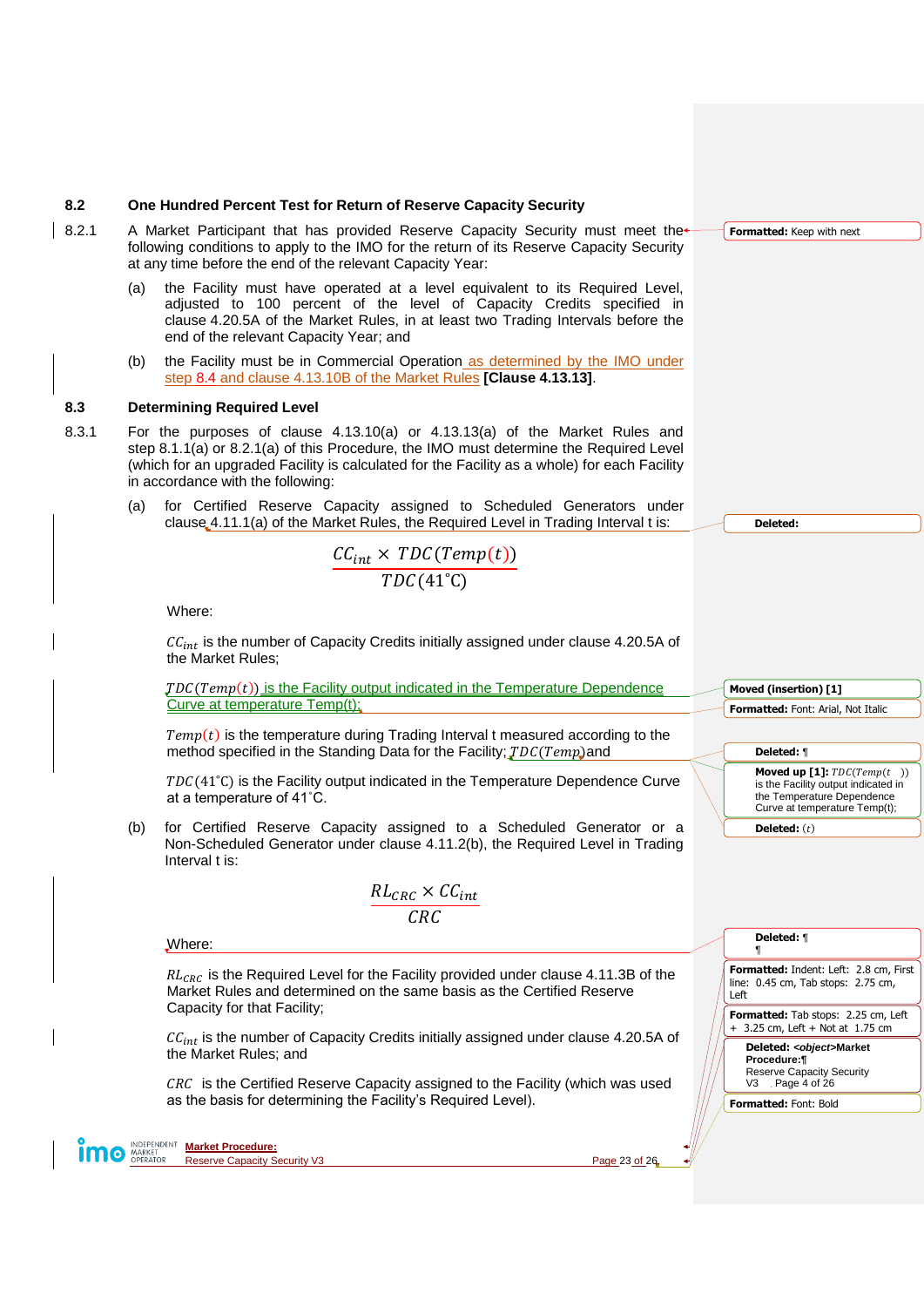(c) for Demand Side Programmes, by the following formula:

 $RD - CC_{int}$ 

Where:

RD is the Relevant Demand as determined in clause 4.26.2CA of the Market Rules; and

 $CC_{int}$  is the number of Capacity Credits initially assigned under clause 4.20.5A of the Market Rules.

#### <span id="page-23-0"></span>**8.4 Determining Commercial Operation Status**

- <span id="page-23-2"></span>8.4.1 For the purposes of clause 4.13.10(b) or 4.13.13(b) of the Market Rules and steps [8.1.1\(b\)](#page-21-4) or [8.2.1\(b\)](#page-22-3) of this Procedure, a Market Participant may request the IMO in writing to make a determination whether its Facility is in Commercial Operation **[Clause 4.13.10A]**.
- <span id="page-23-3"></span>8.4.2 To decide whether a Facility is in Commercial Operation, the IMO must have regard to the information described in clause 4.13.10B(a) of the Market Rules and may consider any other relevant information submitted by the Market Participant under clause 4.13.10B(b) of the Market Rules including, but not limited to:
	- (a) a signed statement from the Market Participant that the Facility is in Commercial Operation;
	- (b) technical documents that indicate the Facility is in Commercial Operation, such as evidence of trading, transactional documentation or financial statements; and
	- (c) for a Demand Side Programme, copies of executed agreements to engage in a Demand Side Programme from companies which are being supplied with electricity from the nominated NMIs associated with that Facility.
- 8.4.3 Within 20 Business Days of receipt of a request under step [8.4.1,](#page-23-2) the IMO must:
	- (a) determine whether a Facility is in Commercial Operation in accordance with step [8.4.2;](#page-23-3) and
	- (b) notify the Market Participant in writing of the status assigned to that Facility, with reasons.

#### <span id="page-23-1"></span>**8.5 Other Conditions for Return of Reserve Capacity Security**

- 8.5.1 Where the Reserve Capacity Security for a Facility relates to only a portion of the Facility's total Capacity Credits, that Facility as a whole must pass the Ninety Percent Test or One Hundred Percent Test for the return of its Reserve Capacity Security.
- 8.5.2 Where the IMO assesses the performance of a Demand Side Programme under the Ninety Percent Test or One Hundred Percent Test for the return of Reserve Capacity Security, the IMO must not take into account the same Non-Dispatchable Load or Interruptible Load more than once during the relevant Capacity Year for the Demand Side Programme.
- 8.5.3 Where any Non-Dispatchable Load or Interruptible Load was associated with more than one Demand Side Programme during the relevant Capacity Year, the IMO must determine when each of those Demand Side Programmes met the performance requirements under the Ninety Percent Test or One Hundred Percent Test and must take the relevant Load into account for only the first of those Demand Side Programmes that met the performance requirements. For the purposes of determining whether to return Reserve Capacity Security for all other Demand Side Programmes



**Market Procedure:** Reserve Capacity Security V3 **Page 24 of 26**  **Deleted:** 

**Deleted:** 

**Deleted:** 

**Formatted:** Indent: Left: 2.8 cm, First line: 0.45 cm, Tab stops: 2.75 cm, Left

**Formatted:** Tab stops: 2.25 cm, Left + 3.25 cm, Left + Not at 1.75 cm

**Deleted:** *<object>***Market Procedure:¶** Reserve Capacity Security V3 Page 4 of 26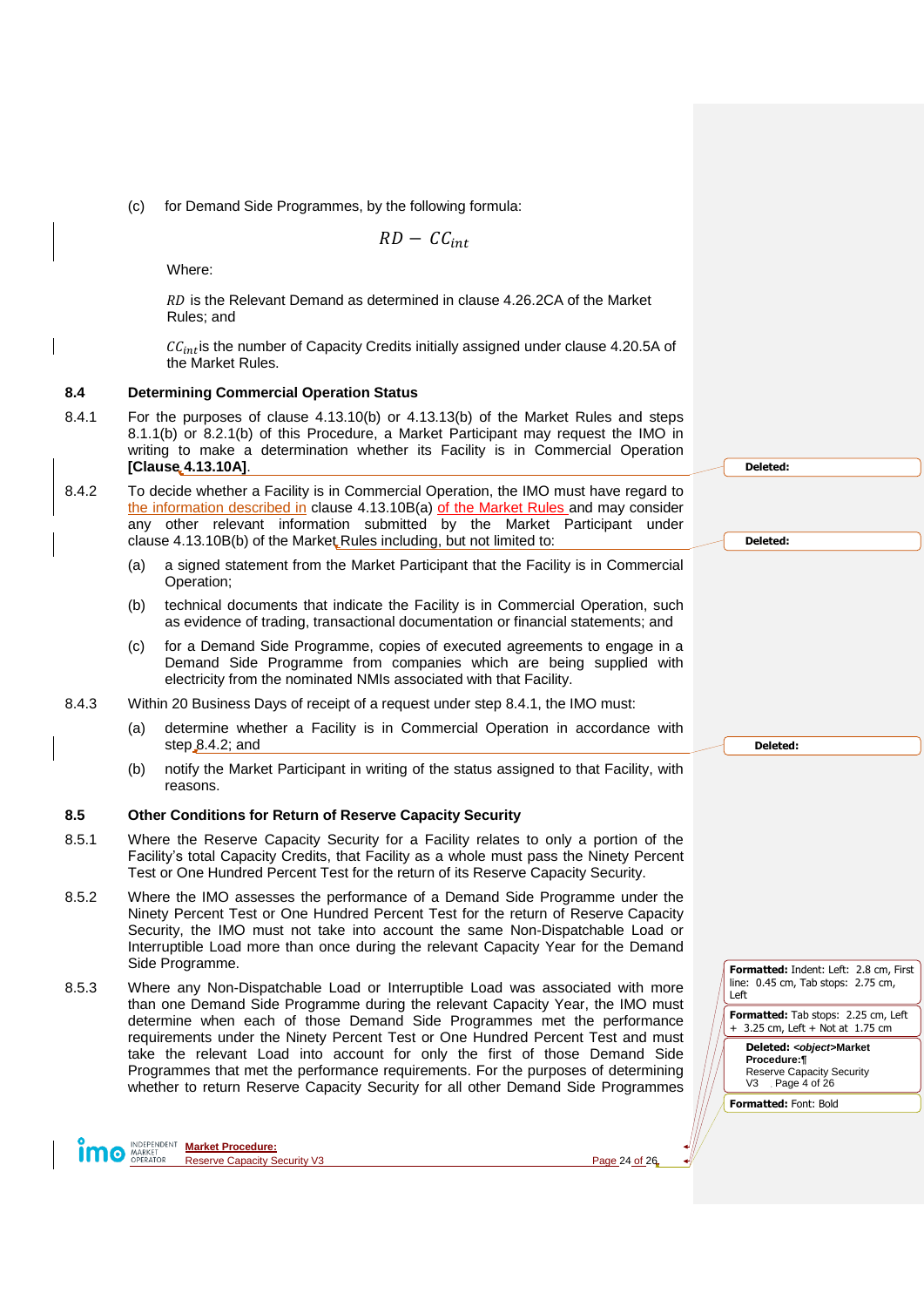that the relevant Load had been associated with during the Capacity Year, the IMO must calculate the Relevant Demand and Demand Side Programme Load for the Demand Side Programme as if that Load was not associated with that Demand Side Programme.

8.5.4 For the purpose of assessing the performance of Demand Side Programmes under the Ninety Percent Test or One Hundred Percent Test, the IMO must exclude any Trading Intervals where the relevant Market Participant has a Reserve Capacity Deficit greater than zero for another Demand Side Programme for which the IMO does not hold the benefit of a Reserve Capacity Security.

#### <span id="page-24-0"></span>**8.6 The IMO's Obligation to Return Reserve Capacity Security after Ninety Percent Test**

- 8.6.1 Where the Facility has met the conditions in the Ninety Percent Test before the end of the relevant Capacity Year, the IMO must return any Reserve Capacity Security to the Market Participant:
	- (a) as soon as practicable after the end of the relevant Capacity Year and before 30 November of Year 4 of the relevant Reserve Capacity Cycle; and
	- (b) in accordance with step [8.8](#page-24-2) of this Procedure **[Clause 4.13.10]**.
- <span id="page-24-1"></span>**8.7 The IMO's Obligation to Return Reserve Capacity Security after One Hundred Percent Test**
- <span id="page-24-3"></span>8.7.1 Where the Facility has met the conditions in the One Hundred Percent Test before the end of the relevant Capacity Year, the Market Participant may apply to the IMO in writing at any time before the end of the relevant Capacity Year for the return of its Reserve Capacity Security **[Clause 4.13.13]**.
- <span id="page-24-4"></span>8.7.2 Where the IMO receives an application for the return of Reserve Capacity Security under step [8.7.1](#page-24-3) of this Procedure, the IMO must within 10 Business Days of receipt of that application:
	- (a) determine whether the need to maintain the Reserve Capacity Security has ceased by assessing if the conditions in the One Hundred Percent Test have been met;
	- (b) notify the Market Participant in writing of its determination under step [8.7.2\(a\);](#page-24-4) and
	- (c) if applicable, return the Reserve Capacity Security in accordance with step [8.8](#page-24-2) of this Procedure to **[Clause 4.13.14]**.

### <span id="page-24-2"></span>**8.8 The IMO's Process of Returning Reserve Capacity Security to Eligible Market Participants**

<span id="page-24-5"></span>8.8.1 Where the IMO is required to return Reserve Capacity Security to eligible Market Participants under steps [8.6](#page-24-0) and [8.7](#page-24-1) of this Procedure, the IMO must either:

> notify the Reserve Capacity Security provider and the relevant Market Participant in writing that it relinquishes any rights to Draw Upon the Reserve Capacity Security, where it is a guarantee or bank undertaking **[Clause 4.13.14(d)]**; or

> (b) return the cash deposit plus any interest earned by electronic cash transfer to the Market Participant's nominated bank account, where the superseded Reserve Capacity Security is a Security Deposit **[Clause 4.13.14(c)]**.

**Market Procedure: O** MARKET Reserve Capacity Security V3 Page 25 of 26

**Deleted: Deleted:** by following **Deleted:** follow **Deleted:** return the Reserve Capacity Security **Deleted:** do so as follows **Deleted:** if the Reserve Capacity Security is a guarantee or bank undertaking, the IMO must notify the Reserve Capacity Security provider in writing that the IMO relinquishes any rights to Draw Upon the Reserve Capacity Security **[Clause 4.13.14(d)]**; and¶ if the Reserve Capacity Security is a Security Deposit, the IMO must arrange for an electronic transfer of the amount of the Security Deposit plus any interest earned **[Clause 4.13.14(c)]**.; and¶ **Formatted:** Indent: Left: 1.7 cm, No bullets or numbering **Formatted:** Font: Not Bold

**Formatted:** Font: Not Bold

**Deleted:** if the Reserve Capacity Security is a guarantee or bank undertaking, the IMO must notify the Reserve Capacity Security provider in writing that the IMO relinquishes an**y rights to Draw Upo**n the Reserve Capacity Security **[Clause 4.13.14(d)]**.

#### **Formatted:** Font: Bold

**Formatted:** Indent: Left: 2.8 cm, First line: 0.45 cm, Tab stops: 2.75 cm, Left

**Formatted:** Tab stops: 2.25 cm, Left + 3.25 cm, Left + Not at 1.75 cm

**Deleted:** *<object>***Market Procedure:¶** Reserve Capacity Security V3 Page 4 of 26